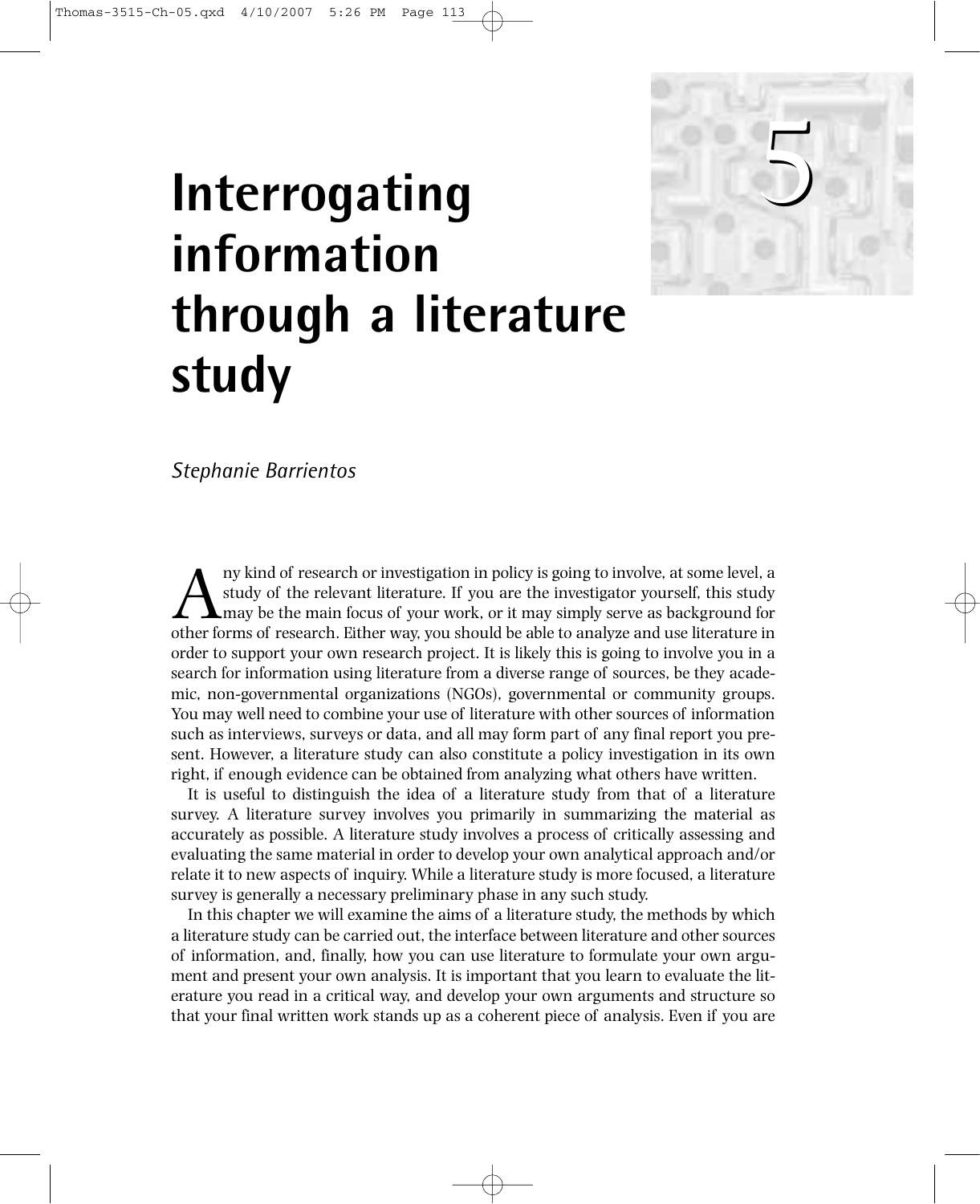in a position of commissioning and using the results of others' research, rather than doing the investigation yourself, the same skills will be useful. On the one hand you need to understand what the researchers have to do and the difficulties involved; on the other you have to evaluate their reports critically yourself – and those reports are themselves contributions to the literature!

It is important to stress that literature-based research is a constantly iterated process of:

- (a) gathering and assimilating;
- (b) evaluating and analyzing;
- (c) formulating your own arguments on the basis of your analysis of what you have gathered;
- (d) structuring and writing up your arguments.

Although you will be focusing more on gathering/assimilating information at the beginning and evaluating/analyzing later, they are not completely separate or discrete stages. Throughout we will consider the problems of time constraint. You will need to structure and plan your research in order to progress and achieve results within a realistic time-frame, and in this respect it is important to divide your research into different, if overlapping, stages.

The chapter has four main sections, related to the different stages you will need to go through in order to complete your own literature study. At the same time the sections are interconnected, discussing the process you are likely to go through in your research. You may find some sections more relevant than others, depending on your own purposes in using the literature. The main focus of this chapter is on literature-based research. But even if you are only using literature as a background to other types of research – participatory rural appraisal (PRA) or data analysis, for example – you still might find it useful to think about all aspects of literature-based research, as in your final outcome you will probably be integrating results from your primary and secondary data sources with information gathered from the literature.

This chapter mainly deals with published or accessible literature, and should be read in conjunction with Chapter 6 by Bridget O'Laughlin, which considers many of the same issues using 'grey material' and institutional literature.

Section 5.1 considers aspects of the literature search, possible sources that can be used, internet search engines and problems of timing and information availability. It highlights the advantage of using systems for logging and referencing data and generating bibliographies. It considers the related issues of surveying the literature you acquire, and using this to trace further sources and to help focus your own study so that it is manageable and leads to productive results. This focusing involves posing a central question, which will guide your study throughout.

Section 5.2 examines how you can approach studying the literature you read. Having already posed the main question of your study, you can analyze the available literature in that light. This is broken into three parts: (a) how to evaluate an argument or approach; (b) how to locate an argument or approach; and (c) how to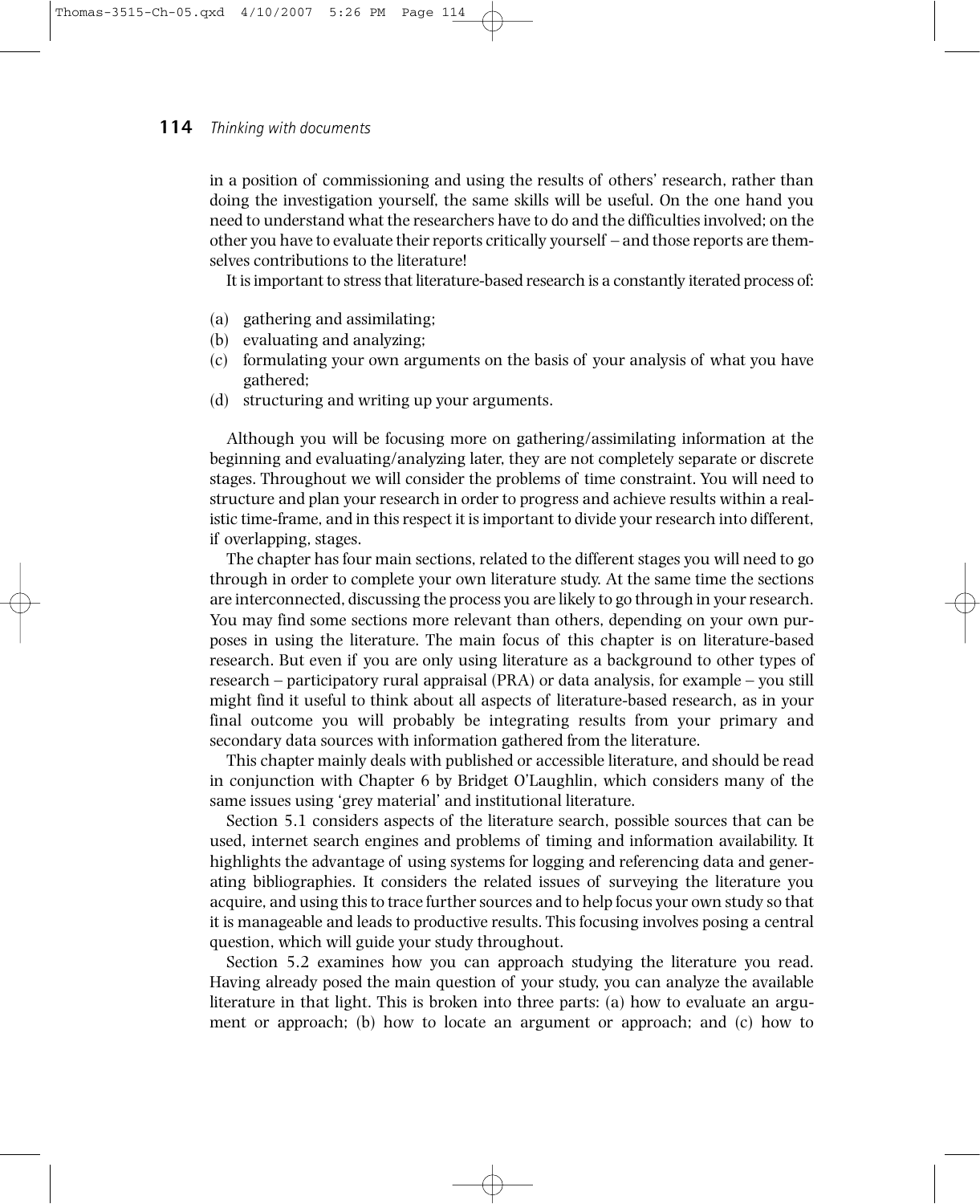compare different arguments or approaches. There are no hard and fast rules for these, but this section attempts to give you guidelines, and indicates problems you might encounter.

Section 5.3 discusses the next stage, which is the process of formulating your own argument. The step from summarizing other people's ideas to articulating your own can be a very difficult one. Again there are no hard and fast rules, but once again posing the right question is central to this process. Your analysis of the literature was related to the central question you posed. Now you draw your own conclusions from this analysis which forms the basis of your own argument. It is this process which is essential to completing a coherent, well-argued study based on the literature.

Section 5.4 examines the final stage of structuring your study, linking all the material you include to the central argument, and writing it up in a way which is readily accessible to the reader. If you have been successful in formulating your own argument, this stage of your study should fall into place fairly easily.

In this chapter, I will develop and use a single example of a literature-based study throughout. The example I use is part of a study examining 'The rise of female employment in global export production?'. This example study is based on similar research that has been carried out in a number of countries engaged in export production – Barrientos (1997), Kabeer (2000), Lim (1990), Elson and Pearson (1981), Pearson (1998), Collins (2003). Of course, your own study could be completely different from this example, but it provides concrete indications of the types of problems you might encounter.

While this chapter can give you insights into the process of literature-based research, ultimately there is *no* single formula or set of hard and fast rules. You will need to use your own initiative, logic and intuition to achieve the results you are aiming for. The main thing is that, whatever your topic, you consider it from the different aspects this chapter explores, even if you arrive at the conclusion that certain angles are more relevant to your specific research design than others. Research can be a bumpy road, but hopefully this chapter will help you to think objectively about the process you are involved in, and help you avoid some of the potholes – thereby making the journey all the more worthwhile.

# **5.1 Literature search and survey** • • •

This initial phase of a literature study is intended to be wide ranging to help you acquire a broad understanding of the topic, and then progressively narrows down to focus on a more manageable area to survey. The aim is to define the central question for the literature study that will guide the later analytical phases.

#### 5.1.1 Literature search

It is likely that once you initiate your investigation of a topic, you will be operating under tight constraints, both in terms of the time you have available and your physical access to sources of information. If you have little knowledge of the topic, this is going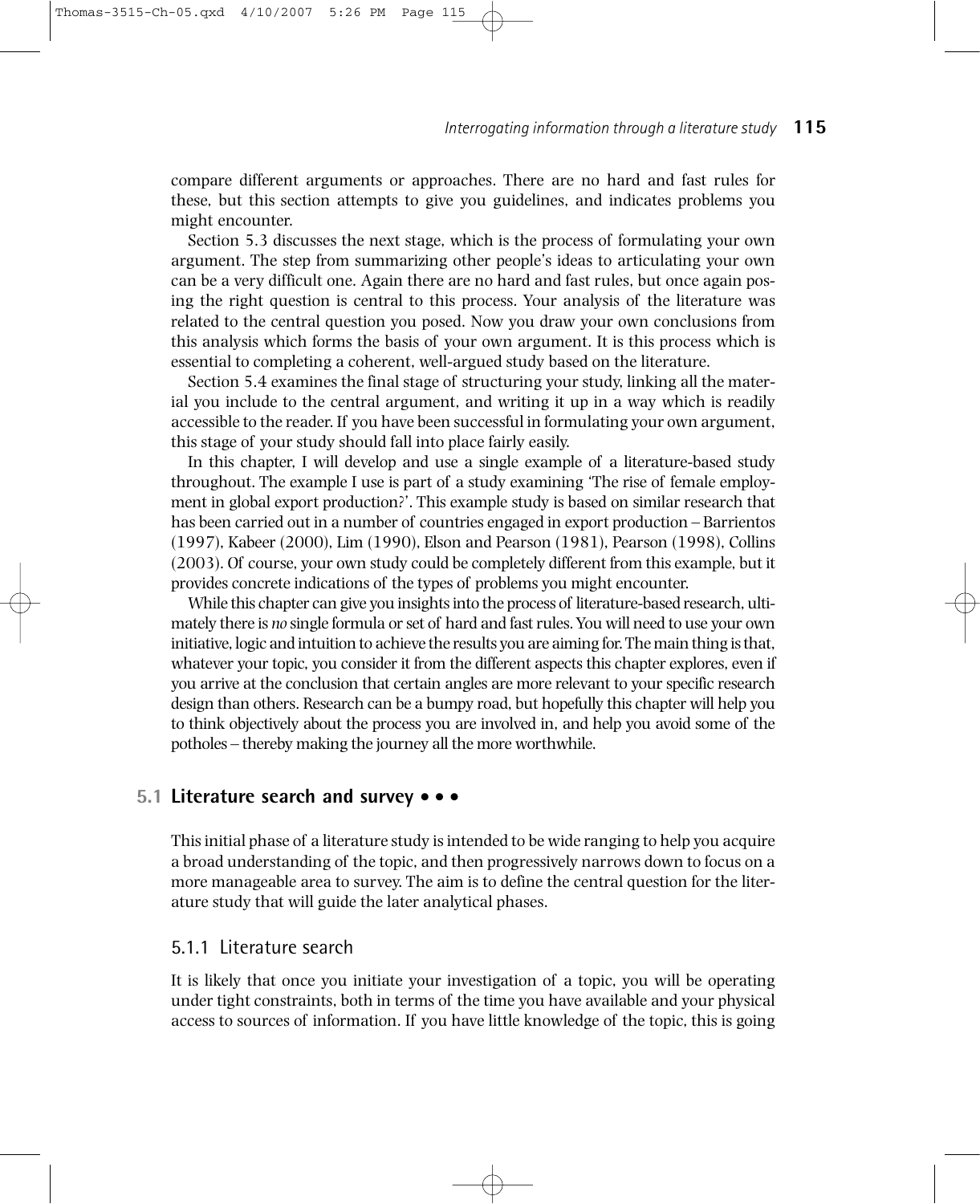to be more problematic than if it relates to a similar area you have already researched. When starting from scratch, your first aim should be to try to find literature which gives an overview of the topic: any articles, books or pamphlets which survey or summarize the field. This is a quick way of familiarizing yourself with the area of the project; getting to know what work has *already* been done (there is no point in reinventing the wheel) and giving you key sources or references. You might find these through an internet search, by contacting key institutions or organizations, visiting relevant bookshops or libraries, or by talking to someone who has already done related research.

Where publications are available through the internet, they can increasingly be accessed from most parts of the world. The internet has become a powerful source of information. Using search engines such as Google Scholar allows you to trace published data, often on quite obscure topics (see http://scholar.google.com/scholar/ about.html). You are now able to download documents directly, including papers put up by different institutions and articles from an increasing number of e-journals. Some universities and other research organizations have electronic subscriptions that give you access to journals and other published material whose circulation is more restricted by copyright. Even where you are unable to download material directly, the internet gives you greater access to information about published information, either through references or abstracts. You can then chase up the original material through other means.

A greater challenge is where published material is only available in hard copy but is not accessible in local libraries or bookshops. If it is a book that is still in print, it can normally be ordered by mail through internet based companies such as Amazon. If it is out of print, access to the material may be restricted to locations that are at some distance or in other countries. If you are researching in a developing country, you may find that publications you need are located in one or more developed countries (which have the main publishers and libraries and many institutional headquarters). However, if you are in a developed country, you may find that important primary sources are only easily available within developing countries to which the information relates. Ideally you will be able to visit both, but if not, try and find contacts who might lend you information, and write to people or organizations abroad to try and obtain information you are lacking (do this early on as it will take time). Ultimately your research will be constrained by the information you have access to, and you should remember this in determining the focus of your study.

Wherever you are based while doing the work, you may be able to visit specialist libraries. Many libraries now have computerized cataloguing and search facilities. You will hopefully be able to gain access to search facilities, such as CD-ROMs, to search for sources in your specific area of interest. Ask librarians for help. If they become interested in your quest, they can give important leads. Most large international organizations have regional libraries, and many government and non-government organizations have sources of information in both published and unpublished form. O'Laughlin in this volume deals with the latter type of material in depth, and from the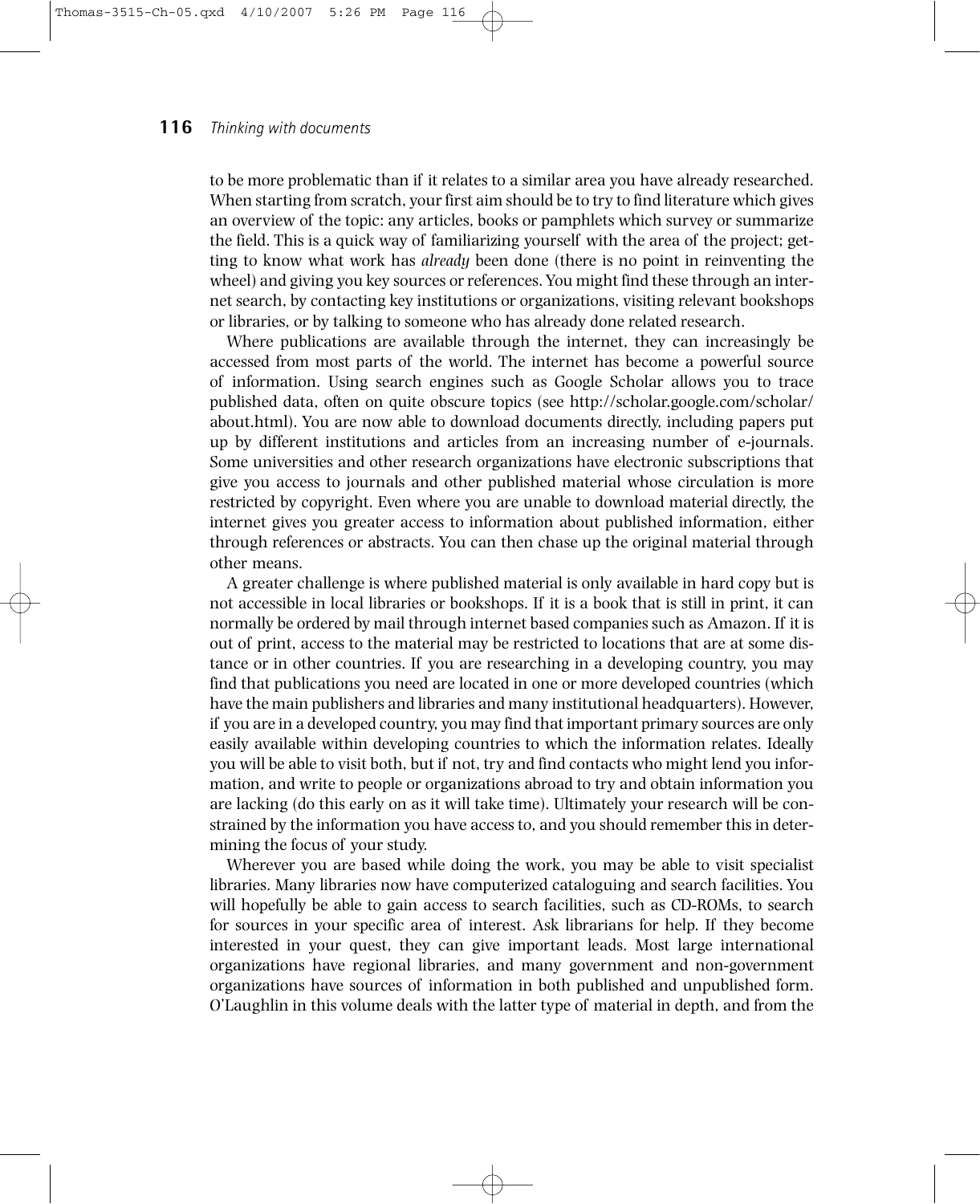beginning you should gather as much relevant information as possible from all sources (the most frustrating thing in a literature search is not picking up something you had access to which you later find you need). You may also need to contact the original source of the information, such as authors, NGOs, banks, international institutions, government departments, or other bodies that have produced publications relevant to your field. You will need to allow time for this. You can do this most easily through email, building up a contact list for information in the process.

When you use formal or computerized search facilities you are going to have to start defining the focus of your study by the key words you use to initiate your computerized literature search. Equally, you must try different key words and combinations to be sure you are accessing all the relevant literature available. This is shown using my example study in Example 5.1. Not only should you put in obvious key words and as many related combinations of key words as possible, but also try and think of alternative words for the topic you are searching, and don't forget to search for material related to particular institutions as well.

# **Example 5.1 Finding key words**

Example study title: 'The rise of female employment in global export production?'. Obvious key words: 'employment', 'female', 'global exports'.

Other key words and phrases which you might try in different combinations include: 'global production', 'export processing', 'trade', 'gender', 'women', 'work'. Related institutional searches might include: UNIFEM, ILO, Oxfam, Global Union Federations.

One word of caution is that modern computerized searches can generate large quantities of references. You may find you have acquired access to so much material it is difficult to know where to start in terms of unpacking it. A first tip is to carefully log all the references you acquire, and where possible keep a short summary or abstract of its content. This can most easily be done using reference software systems such as Endnote that allow you to enter all references you encounter and/or read. When you come to write, these also generate automatic bibliographies, saving a lot of time in the final stages. Even without such programmes, you can keep a reference record yourself in Word or Excel.

The next issue is deciding what to read, given you do not have time to go through every piece of published material you acquire. Initially, it is useful to look for fairly general books, journal articles, or reports in your area. This gives you an overview of your field before you narrow your topic down. Where you see certain works being referred to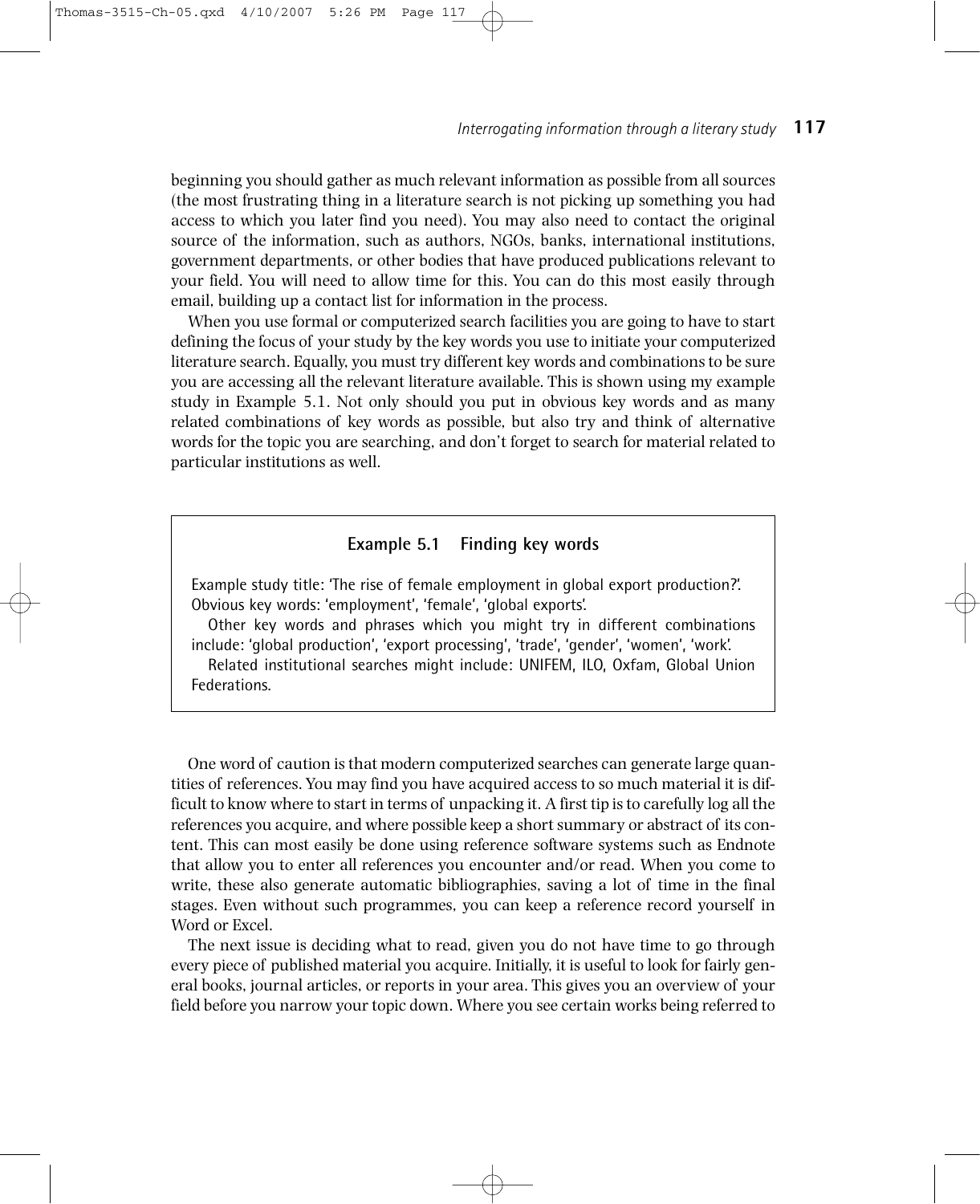repeatedly by different authors, you are getting an indication of the main works and debates in the field of your study.

But you will need to focus your topic as soon as you can so that you use your time productively. How you narrow your topic may be largely influenced by your brief and your organization's policy requirements, but your own particular interests will play a part, as well as the availability of material, resources, and the time you have available. It should also be driven by the central question you decide upon. It is very easy, through your interest and enthusiasm in a subject, to be overambitious in your aims. However, any research project has to be of manageable size and have clearly stated objectives if it is to be successful in fulfilling those objectives.

Having defined the scope of your topic, you must now start pursuing references and leads in the literature in a more specific direction. Only pursue references or read literature that directly relate to your question. You will probably continue your literature search, although less avidly, quite far on into the research for your study, as you continue to encounter and chase references you had not seen before, or decide to explore new angles you had not initially considered. But gradually its importance will decline as you move further into your study, and your own work becomes more focused.

#### 5.1.2 Literature survey

As you accumulate and read material, so you embark on your literature survey. When you first start surveying the literature, you do so fairly 'blind', taking in much of what you read as it is presented. You might have noted different ideas and approaches in the literature, and certainly papers, articles and books will have examined the topic from different angles.

Initially this will be a fairly broad survey, but as you narrow and define your topic, so you will begin to concentrate your survey on the literature of most relevant interest to you. As soon as you have defined your topic, you need to write a brief plan of your study, which acts as a guide for your further search, survey and analysis of the literature. It is very easy when you are doing a literature project to read *ad infinitum*, but you could well be wasting time which you do not have. A plan helps you to focus and also to allocate your time appropriately. This early plan is not definitive, can easily be amended, and can be integrated into your terms of reference if it is part of a broader research project involving, for example, field study.

#### 5.1.3 Focus: initial plan and central question

The initial plan should give you a central focus and framework for your study. You achieve this by identifying the specific aim of your project – which is the central question you want to address. Each section of your project should then relate to this central aim, which acts as a backbone to your project. We are going to explore this in some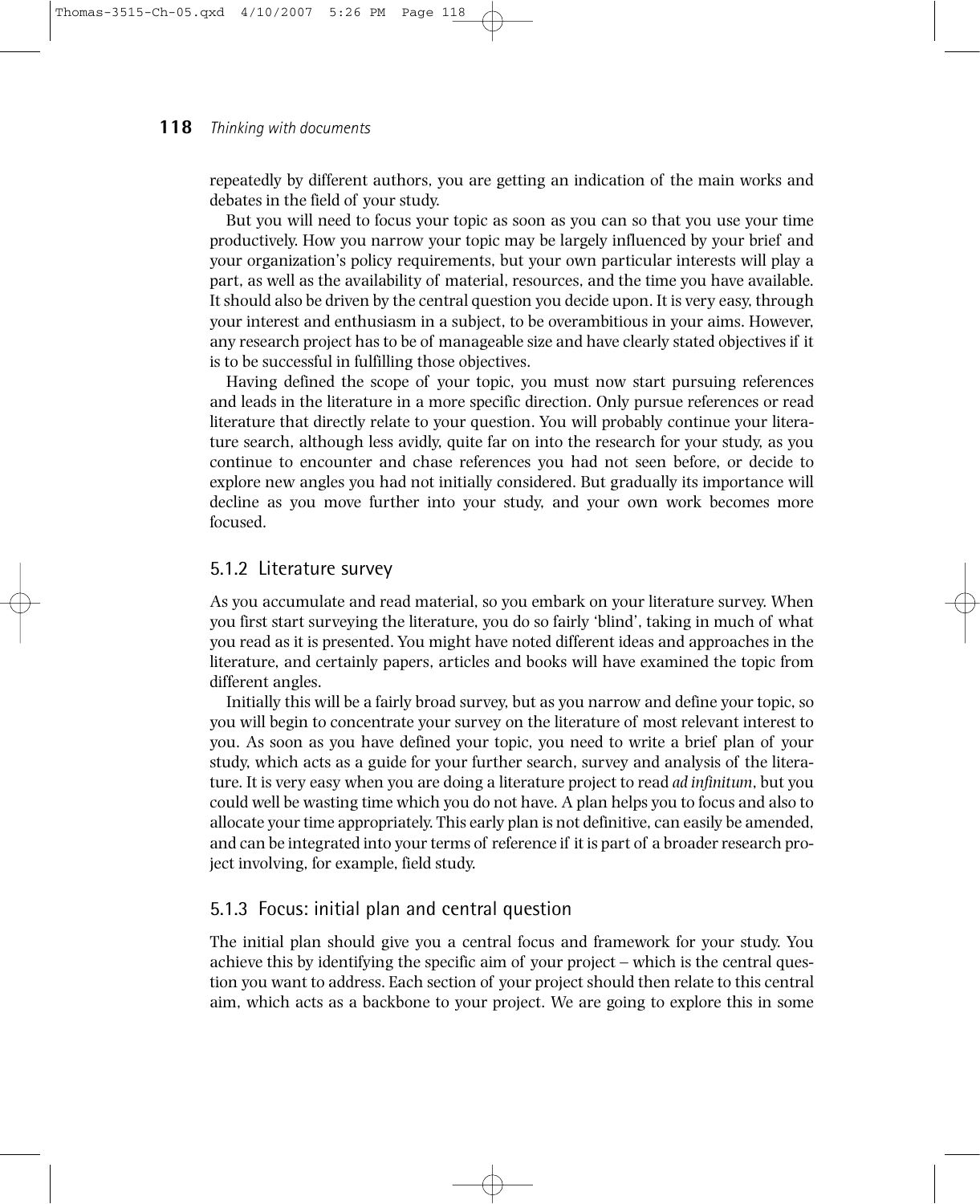detail later on, as this is an essential part of carrying out a literature project. But the earlier you identify this central aim, the more you are able to focus your research productively. As a general guide this initial plan should be as brief as possible (one side of A4 paper is enough). It should contain the following information:

- Title
- Aim (problem and central question you are going to address)
- Key issues (with short summary of each)
- Other research methods to be used (summary of methodology)
- Time schedule

This outline acts as a 'photograph' of your project which you can keep in mind at all times. It helps you to organize your material, discard literature which is not relevant to your specific needs, concentrate on the sections of any book or article of greatest importance, and search for new relevant material. At the same time you should write a time schedule for your work, detailing your time allocation for:

- literature research:
- other research methods (interviews, participatory methods, data analysis, etc.);
- writing, allowing time for redrafting and polishing at the end.

This helps you to organize and divide your research time proportionately between the parts of your project, within a manageable deadline.

# 5.1.4 Literature study

As you progress with your literature survey, so you will need to begin to study the literature analytically. In Chapter 6, O'Laughlin writes of moving from a survey to a study of the literature. Here I prefer the idea of search/survey as the first phase in a literature study, followed by analysis. However, there is no single point of transition from a survey to the later phases of a literature study. As you begin to analyze, you will continue to search and survey new work, guided in part by the ideas you are beginning to form. But, increasingly, you should be able to read from a more critical standpoint and be able to relate it to any additional research (field work, survey material or data analysis) you are going to use.

When you critically assess material, you do not do so in a vacuum. An essential ingredient in this is that, as early as possible, you will have posed a question which you want to address, and from then on you approach the literature in the light of analyzing its relevance to your question. Having a central question is important both in giving focus to your reading and in framing any further research design. It will play a central role through to the final conclusion of your investigation. In Example 5.2 I consider how this might affect my example study.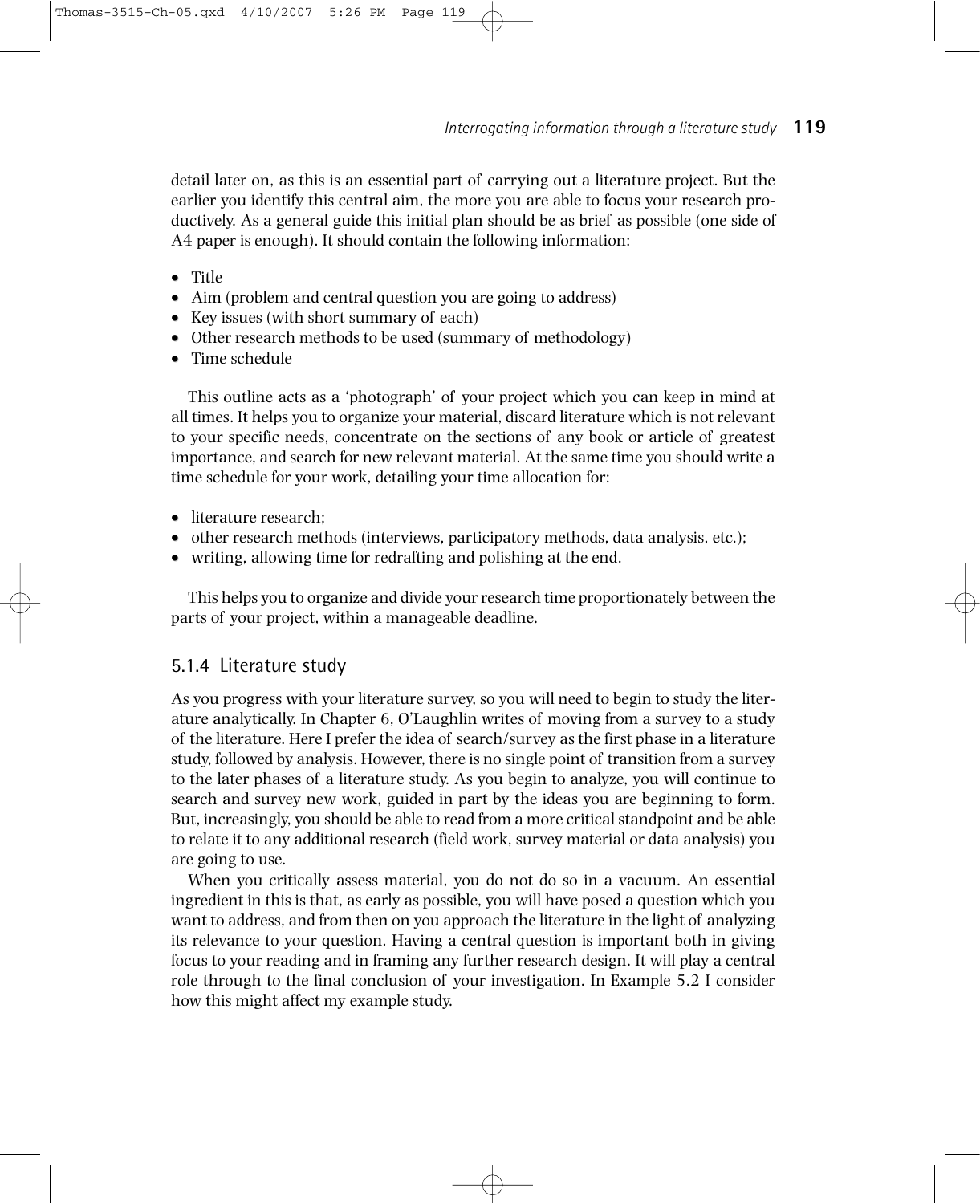# **Example 5.2 Posing a question**

In my example study, I started with a fairly broad title 'The rise of female employment in global export production?' But this is still fairly general, and could involve uncritically summarizing a range of case studies, without any yardstick for comparing or assessing them.

Posing a central question helps to resolve this, and the question I will pose is: 'How can employment in global export production help to empower women?' This is not directly a policy question, but such research could help to underpin a gender sensitive approach to policy formulation. The question can help to inform the literature search.

- 'Empowerment' needs to be entered as a keyword in the computer search. In general the search should explore literature on the empowerment of women.
- It helps to focus analytical reading of the literature. In any book, article or document, I am interested in the information given, but now I particularly want to ask how this affects the empowerment of the women themselves.
- It helps to evaluate *critically* the literature used. Even if an article doesn't mention empowerment, what are its implications?
- It helps to interpret and unpack any given policy and data.
- It poses a framework for carrying out further in-depth research such as semistructured or focus group interviews with temporary women workers, and helps the design of that research.
- Ultimately, it will provide the basis for writing up the research.

# **5.2 Analyzing the literature** • • •

We now need to consider how to analyze the literature we are surveying. One problem you are likely to face in development or policy studies is that the literature may be from a range of different sources: academic, government, non-government or other organizations. They are going to be written from different perspectives, in different styles, using different 'in-house' language. O'Laughlin examines the use of grey and institutional material in Chapter 6, but let's consider the general issues. First, we'll look at how to assess articles or reports individually, before going on to comparing them.

# 5.2.1 Evaluating an argument

The process of critically assessing a piece of literature starts with evaluating its position or argument and logical construction. Evaluating a position or argument can be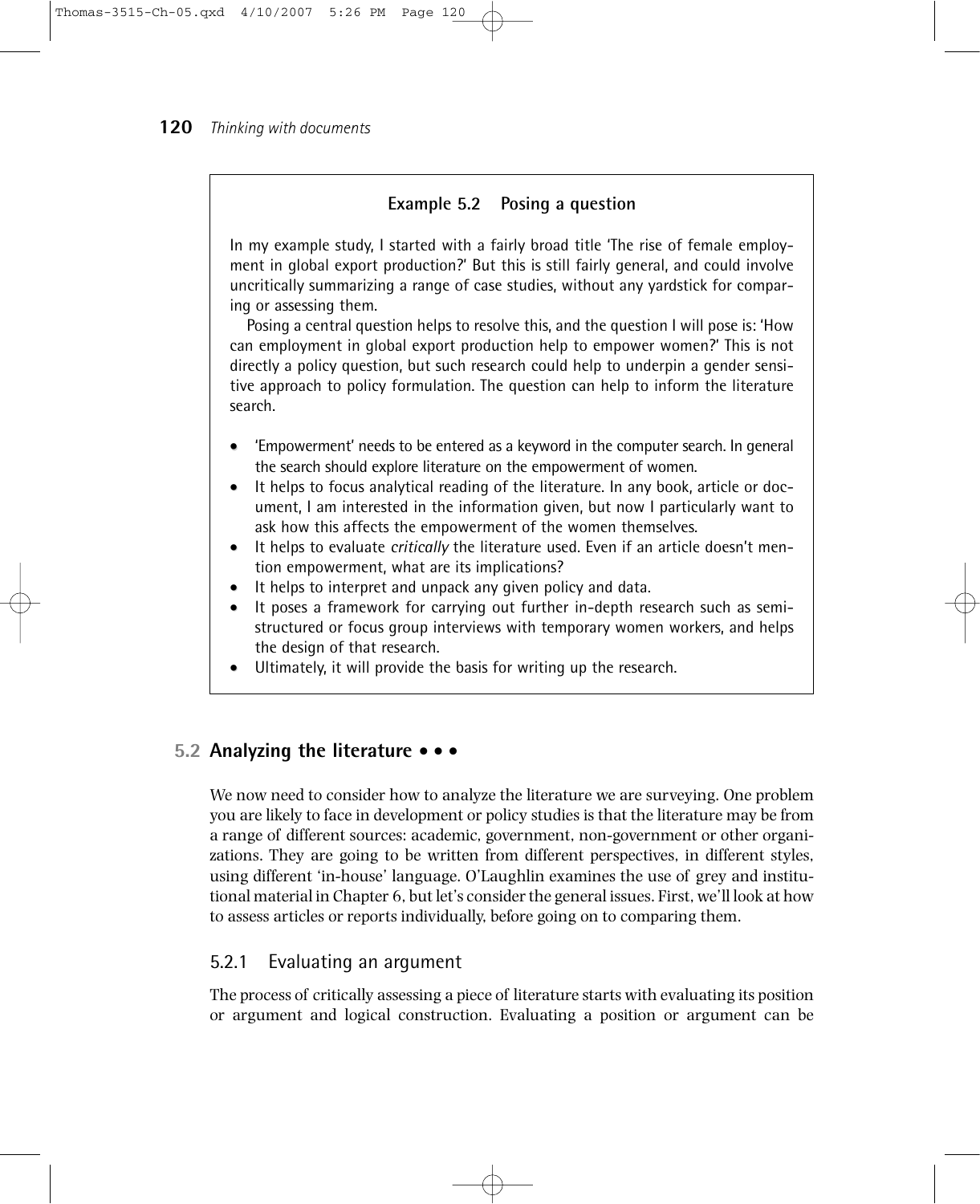broken down into two important parts. Firstly, you have to identify the argument accurately. If you misunderstand or misrepresent an argument, your own final analysis of it will be flawed. Secondly, you have to consider whether the argument you are examining is logically consistent internally and meets its own objectives. In other words, do the conclusions follow from the premises? We will consider each of these separately.

#### *Identifying an argument*

The extent to which identifying an argument is easy or problematic will depend largely on the author you are reading. Some authors present their ideas very clearly and systematically in an articulate form. They will start at the beginning with a summary of their views, the questions they wish to address, the material they are going to examine, the methods they are going to employ and the conclusions they aim to draw. So long as they fulfil their objectives clearly, then your main role is to take accurate notes.

Often, though, written work appears very complex, and cannot be easily summarized in a few paragraphs. In this case you have to be very patient in working through the argument, accurately recording all the essential points, in order to get an overall view of the main features and their interconnections. Sometimes, a piece of writing *looks*  highly complex, but once you have isolated and identified its essential points, it is actually quite simple. Do not be intimidated by the fact that some writers have perfected the art of dressing up mundane ideas in sophisticated language. Therefore, you need to question everything you read, but at the same time be accurate in distinguishing and recording the main features of its argument. Remember, too, the points Joseph Hanlon made in Chapter 3 about writing to impress. He was thinking about how you might improve your writing style and write with different aims in mind, but of course similar considerations also applied to others writing up the reports which are now part of the literature to you.

Alternatively, you might encounter an empirical piece of work containing a large amount of factual information and data, but no clear argument. The way data are selected, organized and presented often reflects a particular perspective, whether or not that perspective is explicitly stated. In this situation you need to stand back from the piece of work, and consider what type of data have been considered relevant and how these data have been selected and are organized. You might also need to consider what data or evidence have *not* been included. Often you can evaluate a piece of literature just as much by what has *not* been considered, as by what has (see Mayer, Chapter 11).

The other problem you might encounter is when, however hard you try, you are unable to identify exactly what the author is trying to say. It is not easy to give advice on this, except to suggest that (a) you try to get as close an approximation to the argument as possible, and (b) if you decide to use the argument in your own final report, you indicate that this was the argument as you understood it.

#### *The logical consistency of an argument*

Examining a piece of work for logical consistency will depend partly on its structure. In turn, the structure might vary, in accordance with the methodology employed by that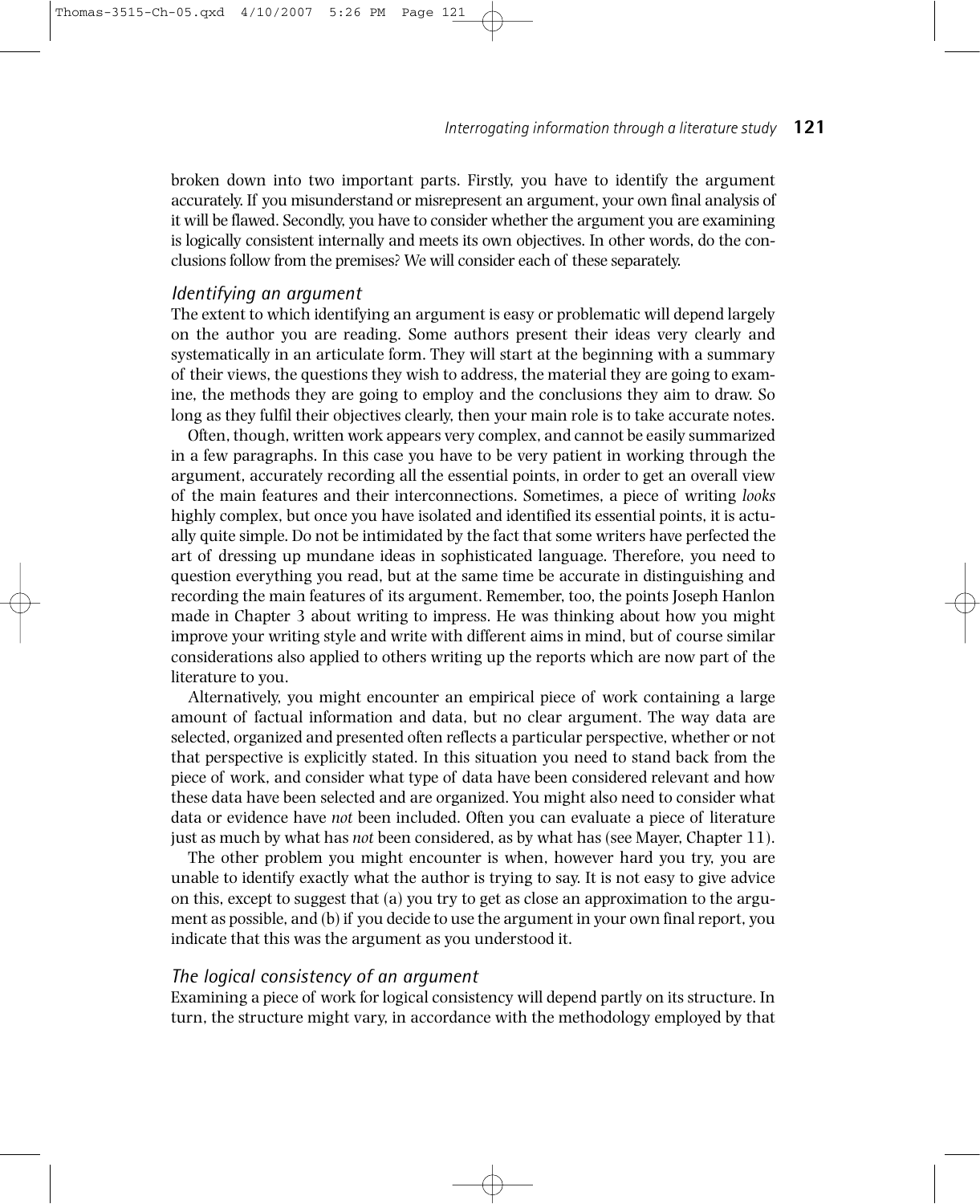author, with the particular approach or institutional perspective of that author, and with the nature of the work under examination. The main thing to look for in determining logical consistency is whether the conclusion logically follows from the premise, given the assumptions made, and is supported by the evidence given.

In determining the internal consistency of a piece of work, you must be aware of the criteria that piece of work sets itself. Does it pose a central question or issue that it is going to address? Does each stage in the argument or procedure adopted follow logically from the previous one? Do the data and empirical evidence support the argument, or are there contradictions? Are there dislocations in the argument? Does it arrive at a conclusion consistent with its original aim and supported by the evidence given? I am trying to provoke you, when reading, to ask yourself whether you think a piece is consistent, or whether it contains contradictions in terms of its own argument or approach which undermine its validity as a piece of analysis. Example 5.3 considers the type of literature encountered in my example study.

What we have been considering so far is the evaluation of a piece of work in its own terms. When making notes on a particular piece of writing, you may want to add comments of your own. This can be useful for the comparison stage and for formulating your own arguments (see below). However, be sure to make a clear distinction between your own comments and your evaluation of a piece of work *in its own terms*. The next stage is to locate each argument in relation to others, before going on to a comparison between one argument and another, and weighing them up in relation to available evidence (data, surveys, etc.) which has not necessarily been included. Finally you will need to consider the importance of an argument for your own study.

# **Example 5.3 Evaluating the literature on female employment in global export production**

Let us consider this process of identification and evaluation using my example study. Assume that the literature I have encountered through my search and survey can be broadly divided into three categories:

- 1 *Global exports.* Much of the literature is easy to identify and categorize. Some more economic literature extols the success of global exports, and argues that trade liberalization, improved efficiency and high productivity (no mention of gender) have been key to expanding global exports and creating new job opportunities. Other literature is directly critical of global export production, arguing it generates wasteful consumerism, drives out local producers, and provides low paid and exploitative jobs.
- 2 *Female employment in export production.* There are a number of case studies on female employment in export production. Many are quite descriptive, but often

*(Continued)*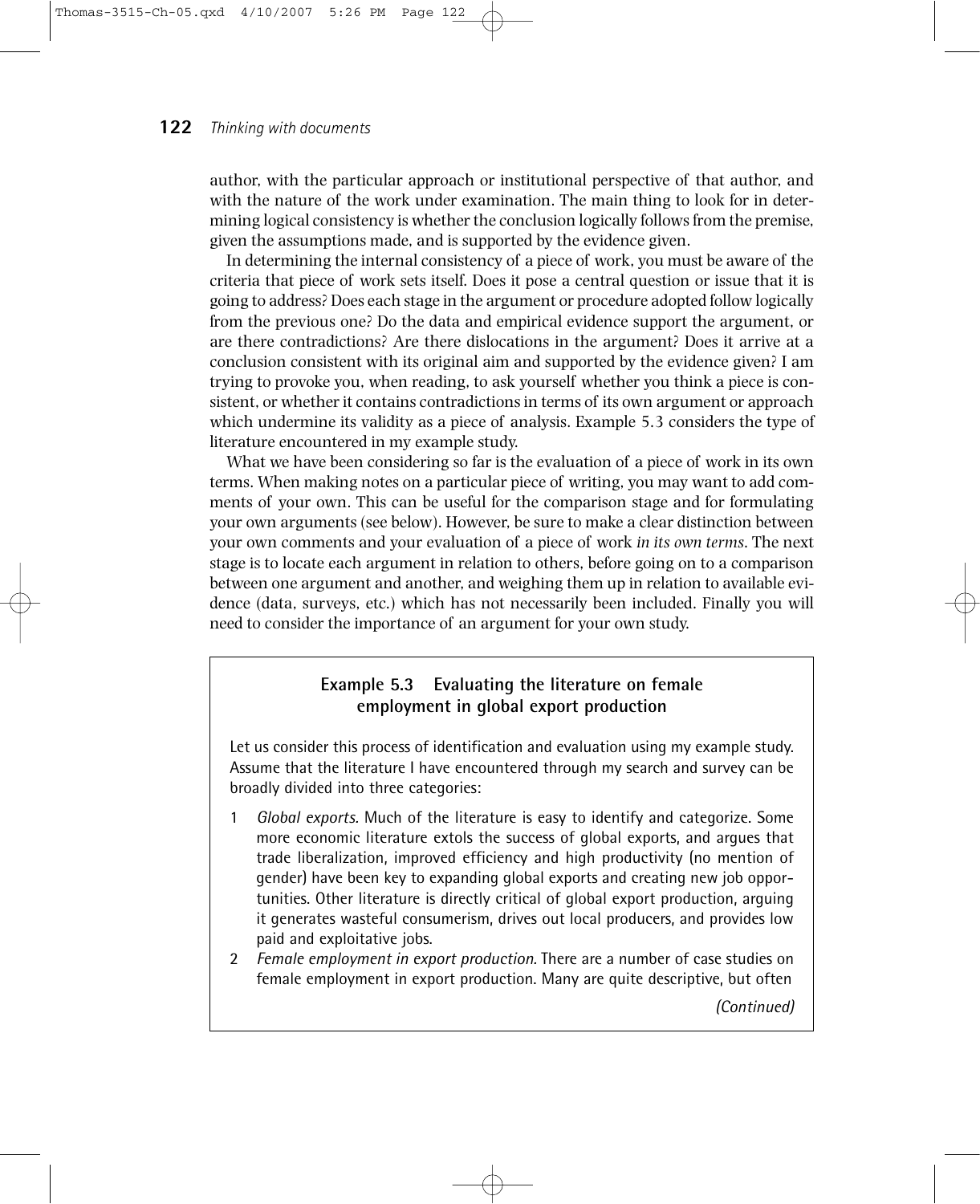# *(Continued)*

they reflect different standpoints. Some take a negative perspective, highlighting poor labour conditions, the multiple burdens that women workers carry. Others take a more positive view, emphasizing the opportunities this has created for income generation by women, and overcoming barriers to female employment. Some weigh up the benefits and costs to women of working in global export production.

3 *Women and empowerment.* Again, we will find different perspectives in the literature. Some authors emphasize the repressive nature of women's employment in export production and its disempowering effects. Others emphasize that this employment has facilitated greater empowerment of women through economic independence, control over their income, bargaining power within the household, and voice in the wider community. However, some take a more ambiguous position, weighing up both the pros and cons of working in export production.

So far I am assessing the direct literature relating to the particular question I have posed. I have been taking notes of the different positions in each article or book. But, on its own, it might not provide sufficient analytical tools to answer the question posed in depth. To interrogate the literature further I may need a set of sub questions, which in my example of women's employment in export production could look like this:

- (i) Why has global export production drawn in a large female workforce?
- (ii) What are the employment relations experienced by women in this type of work?
- (iii) What are the wider gender relations that condition women working in export production and how do these affect women's empowerment?

To explore the sub questions further, I am likely to need to draw on a wider literature that informs, but does not necessarily directly deal, with the central question. In my example, sub question (i) can be further examined through the literature on global value chains and production systems and a more technical literature on product innovation and specialization in the global economy. Sub-question (2) may involve exploring the literature on flexible employment, and work risks more broadly in a global economy. Sub question (iii) can be further examined through feminist literature on a gender bias in the economy, and debates on women's empowerment in other contexts.

At this stage you are not necessarily taking a position on whether you agree or disagree with an author. Even if you have your own position, it is important you examine all perspectives in the literature thoroughly to ensure you are fully informed. Your main activity is to have a good record of the different positions held by different authors. You are also looking for consistency in their arguments. Do they substantiate their arguments with facts, do they use well documented evidence, do their conclusions follow from the logic of their argument and evidence presented?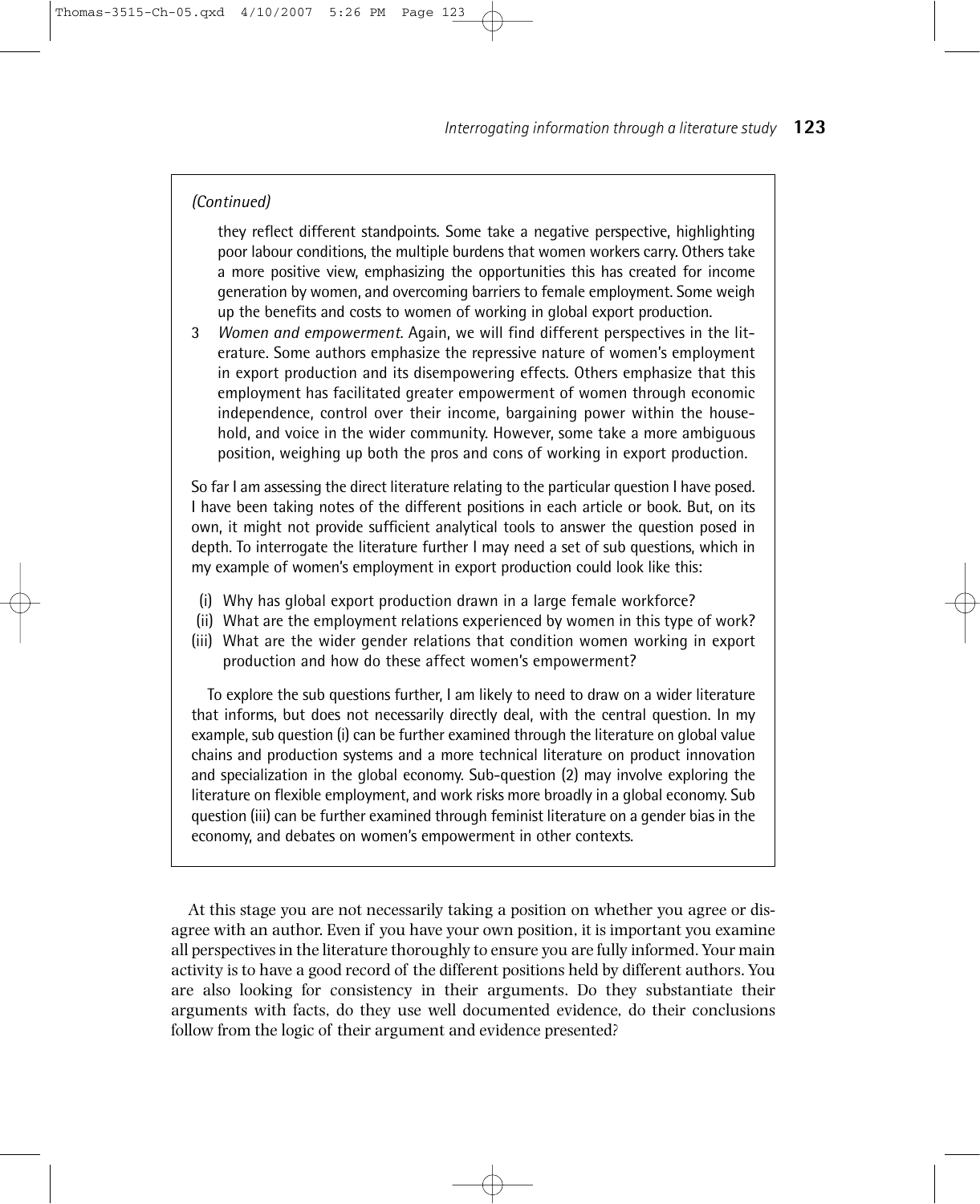Drawing on a wider literature gives you more substantive information for assessing your own questions in more depth. It provides a basis for coming back to your central question, and weighing up the different perspectives you have encountered in the literature dealing directly with women's employment in global export production.

#### 5.2.2 Locating an argument

In order to weigh up the different arguments you have encountered in this diverse literature, you need to be able to place it in the context from which it arose and also to identify where it fits in terms of different analytical approaches and paradigms.

#### 1 *Examining the context*

It is likely that the literature you are going to compare comes from a number of different time periods, institutional sources, theoretical approaches, and ideological perspectives, each reflected in different paradigms or policy agendas. None of it was written in a vacuum, and examining the context can provide important insights into a better understanding of it. The greater your understanding of the problems different authors have sought to address, and how those problems arose, the greater your understanding of their analytical perspective and any conflicts between the different approaches you encounter.

The extent to which you need to look at the context will partly be dictated by the type of topic you are researching. In most policy-based research, you may need to identify the development process and the specific problems which arose in order to contextualize the different policy proposals, and also consider the position of the different actors within any given situation. This is particularly important in comparing work from different agencies, in which you need to consider the institutional context, whose interests are being represented, and what is the underlying policy agenda (see Chapter 6).

Exploring the context of a topic can involve consulting a wide range of literature on economic history, social and political and policy related issues, both in relation to the country or countries and to the topic you are examining. This can be very time consuming. If you decide upon this course, you will only be able to consult a sample of sources; try to look in the literature for any overviews, literature surveys, and summaries already carried out by other authors. You might also find it helpful, for example, to see if similar work to your own has been carried out for another country, from which you might gain contextual insights. You will need to use your own initiative on this, but you must be very careful to limit the time you spend, and stick rigorously to your original time schedule.

2 *Different analytical approaches* 

Development and any other field of policy studies are also composed of a number of quite different approaches, which you must also be aware of in evaluating the literature, contextualizing your project, and developing your own analysis. You will not have time to go back and familiarize yourself with each different approach (unless you are specifically examining one of these in your study), and will have to fall back on previous knowledge and overviews. It is often possible to find a comprehensive review article which also sets out the main schools of thought on an issue – though,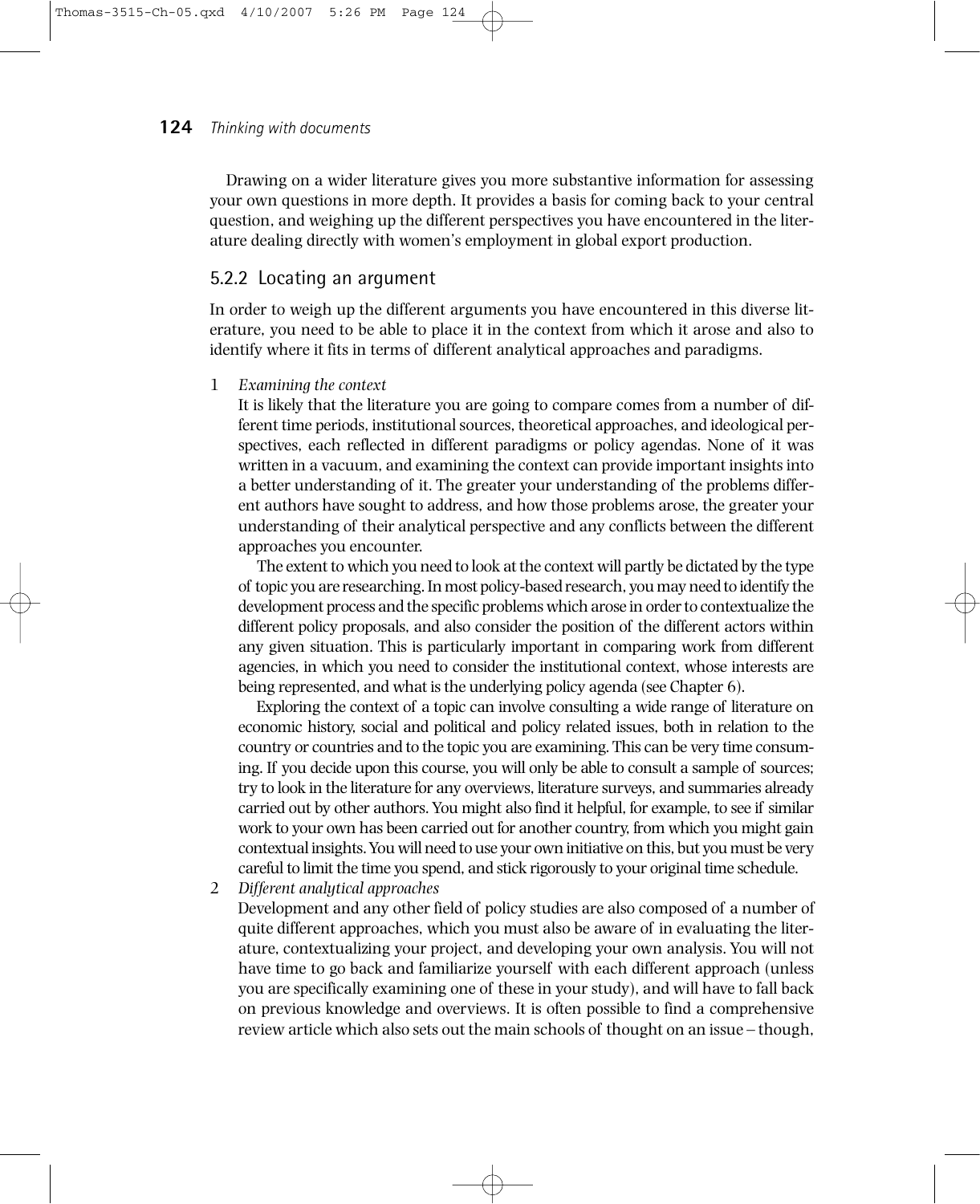of course, it will be that author's view on what the main schools of thought are! (for example, Kabeer, 1994 on gender and development; Gereffi and Kaplinsky, 2001 on global value chains, and Collins, 2003 on women working in global apparel).

Whenever you read an article, book or piece of analysis, it is important to try to locate it in terms of which approach it reflects. When an author indicates clearly the viewpoint he or she is starting from, this is quite easy, but many authors will not render you this service, or might be combining ideas from different schools. There are four aspects you need to concentrate on when attempting to identify the approach of a particular author, although the relative importance of each will vary according to the type of literature you are reading.

- What are the key theoretical assumptions?
- What empirical evidence or data are used?
- What are the policy prescriptions?
- What references are cited?

Let us assume that you are looking at two pieces of work on structural adjustment and poverty written from different perspectives, for example. If the author assumes free markets and free trade are the most efficient method of development, cites key macro-economic indicators, argues that greater economic liberalization is the most beneficial policy prescription, and cites authors such as Krueger (1974), the work is of neo-liberal origin. If, conversely, the author starts with an analysis of entitlements and capabilities, appeals to social, poverty and equity indicators, and advocates community-based social policy as an essential element in resolving problems of economic development, citing authors such as Chambers (1997) and Sen (1999), the work is drawing on a capabilities or participatory perspective.

These, however, are two fairly clear-cut examples. The problem of locating a piece of writing in terms of a particular approach can be difficult. A piece of writing may contain a number of competing influences in explaining a particular phenomenon. This is more likely in recent development literature, where increasing credence is given to a multi-dimensional perspective on poverty and development. Once you focus on policy analysis, which by necessity involves a degree of pragmatism, pinning a proposal to a specific analytical approach can be even more difficult. Also, some authors may not want to be pigeon-holed. They may try to present themselves as having taken everything into account and then put forward a balanced view. This may ultimately be unhelpful in that it tries to gloss over differences between approaches, and it can be difficult to pin down the particular author's argument. However, it is up to you to gauge the main influences and general perspective of any work, and weigh up the relative importance of its theoretical perspective to the given literature you are studying.

How you do this again will depend very much on the type of topic you are researching, but, for example, you could develop a chart to group the literature you are using, and if necessary break it into component parts according to its leaning. Let us assume, for example, your study involves using material from two approaches (neo-liberal and capabilities), and you want to examine the background, analytical, empirical and policy angles of the topic. Much of the literature you are dealing with might not neatly fit into one approach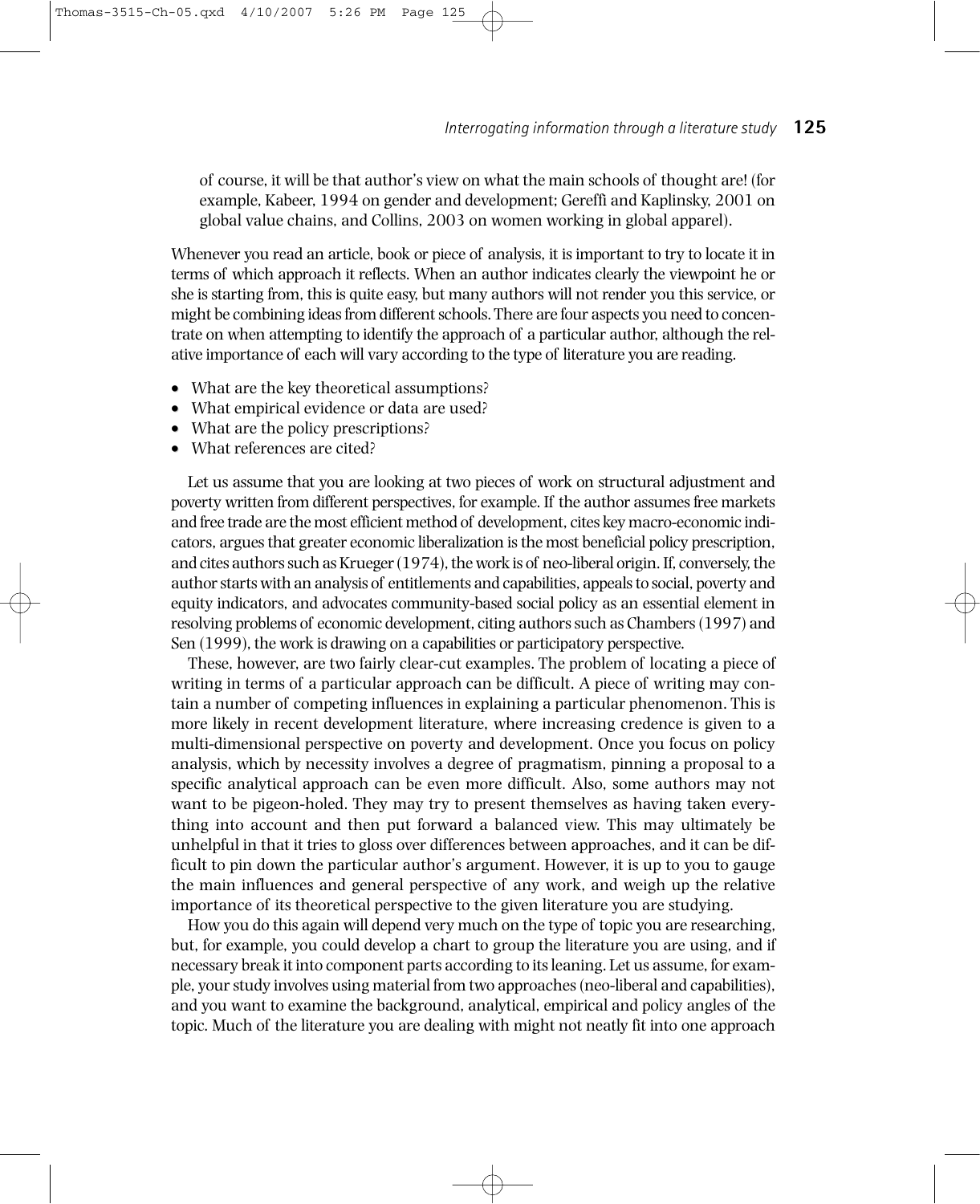|                                                                                                                  | Neo-liberal | <b>Capabilities</b> | Multi-dimensional |
|------------------------------------------------------------------------------------------------------------------|-------------|---------------------|-------------------|
| Background material cited<br>Theoretical assumptions<br>Data and empirical evidence used<br>Policy prescriptions |             |                     |                   |

| TABLE 5.1 |  | A simple breakdown of the literature |  |  |
|-----------|--|--------------------------------------|--|--|
|-----------|--|--------------------------------------|--|--|

or another, so a chart of the key aspects you are examining could help you break down an individual article, and help as a method of comparison of the literature.

A possible example of such a chart is given in Table 5.1. Using this you could note (or tick) the leaning of each component part of an article, use this to weigh up its overall approach and compare it with other articles similarly deconstructed. This is a fairly mechanical method. You would need to evolve your own version of such a method with which you feel comfortable, and which would help you to think logically through the process of evaluation and comparison.

# 5.2.3 Comparing arguments

The next stage in a literature project is when you begin to compare and weigh up arguments, which may be from different theoretical perspectives. There are no hard and fast rules for comparing different arguments. Hopefully, you will begin to do this intuitively as you are reading, but it is important that you are aware of this as an essential transition to developing your own arguments and conclusions.

The *problem* of comparison really lies with the literature which is not easy to group by approach. For example, two articles might appear to agree in the main about analysis of a problem, but come to quite different or opposing conclusions in terms of policy. Here you will need to question each article. What context were they written in? What are their unstated theoretical assumptions? What are their institutional agendas? What evidence do they appeal to? What authors do they cite? What are the unstated implications of their policy prescriptions? All of these types of questions will help you to unpack and weigh up the literature. But, ultimately, you will have to use your own initiative in comparing this type of literature.

However, one additional test, which is vital, and leads on to the next stage, is: How do any two pieces of literature relate to the central question *you* are asking? At this stage you are not simply comparing the literature 'blind' or in a general way. You are weighing it up and comparing it in preparation for your own use, i.e. in order to formulate your own argument or to integrate it with other forms of research which your question is leading to. Therefore, analyzing and probing it in terms of your own central question is a way of comparing literature, not in and of itself, but in terms of its relative importance to the project you yourself are carrying out. To what extent do two articles relate to your question? To what extent do they throw new light on your question (whether or not you agree with them)? To what extent do they refute or support the available evidence and data?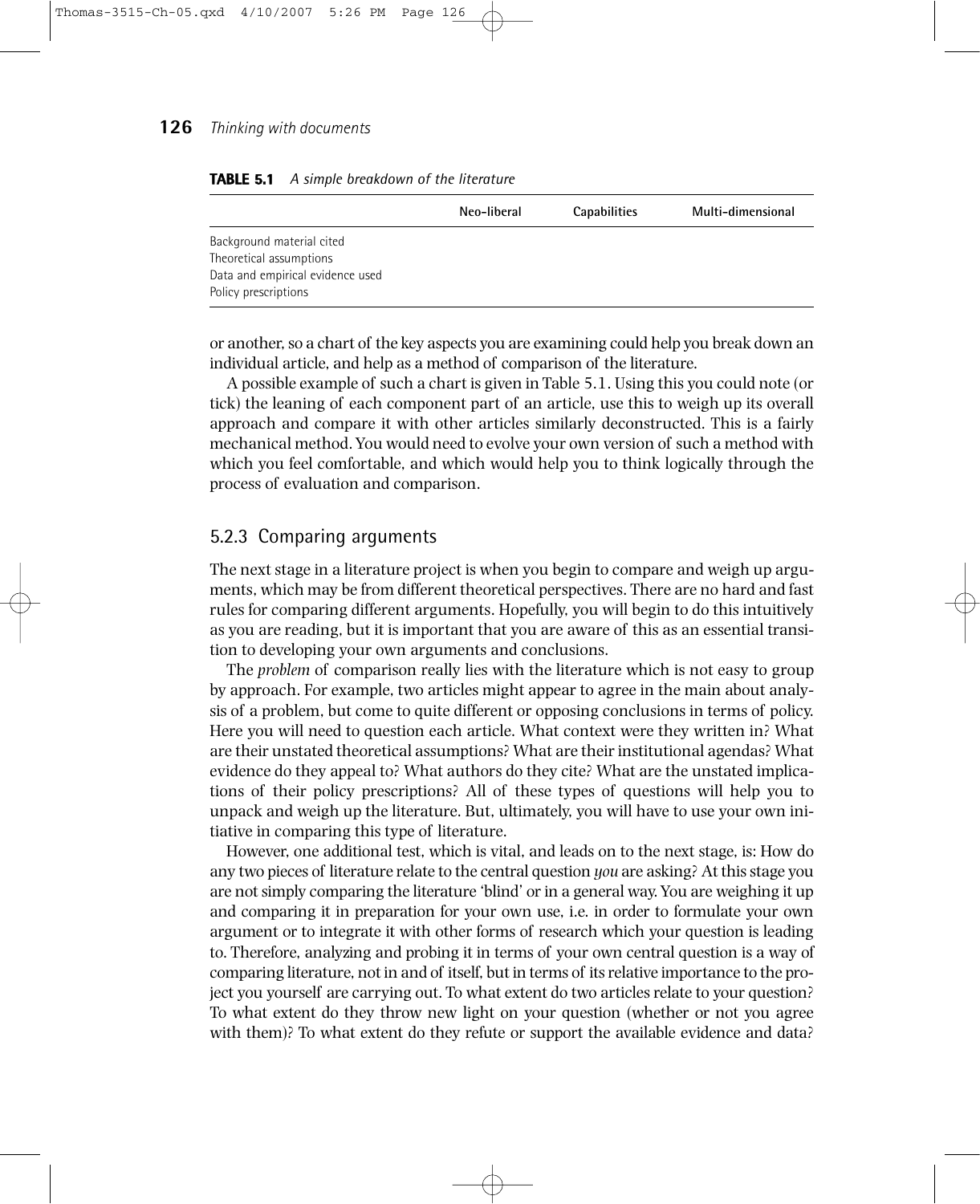What further research do they necessitate? How do they relate to the arguments you are developing, and conclusion you are now beginning to arrive at? You are now involving yourself, and your own research project, in the process of comparison, and, at the same time, using the literature as part of the process of formulating your own arguments and further analysis. However, it is important to re-emphasise that when making notes on any piece of writing, make sure you (a) summarize and evaluate it in its own terms; (b) make your own comments as part of a comparison with other writing and formulating your own arguments; and (c) distinguish clearly between (a) and (b). It is this process which ultimately constitutes the advancement of research.

Example 5.4 uses my example study to consider the problem of evaluating the literature in more detail, and the type of chart which might help us to break down the literature into its component parts for the purpose of comparison.

# **Example 5.4 Comparing the literature**

My example study deals with issues relating to women's employment in global export production. I have also formulated my question regarding the empowerment of women workers, which I want to use in analyzing the literature for my own purposes. I have drawn up a set of sub questions that help to interrogate the issues further. I thus need to elaborate a chart as a means of breaking down and evaluating the literature I am studying. Table 5.2 gives a simple example of a chart I could use. Here it is very simple, but could be expanded to help sieve all the issues touched on by any piece of literature, and the perspective taken in relation to each issue.

Any literature which clearly supports a free-market, free-trade approach to global exports, argues that it generates positive employment opportunities for women workers, and that this employment is empowering would clearly be grouped in the first of each pair of sub columns: 'Pro' in the global export column, 'Positive' in the women's employment column and 'Empowers' in the women's empowerment column.

Conversely, any literature which is critical of the effect of global export production, and which emphasizes the problems faced by women workers and the importance of improved pay/working conditions, transport, health provision, social provision and reproductive rights for women workers, will clearly be grouped in the second of the subcolumns: 'Critical' of global export production; 'Negative' on women's employment; and 'Disempowers' on the outcomes for women workers.

The problem is going to be in locating literature – for example research or policy documents coming from government organizations – which advocate a combination of the above. For example, such documents might be critical of global export production but ignore the problems faced by women workers altogether. Conversely, they might support global export production but also argue that women workers are adversely affected and need more support. The sub questions provide an important mechanism for sieving and comparing different pieces of this type.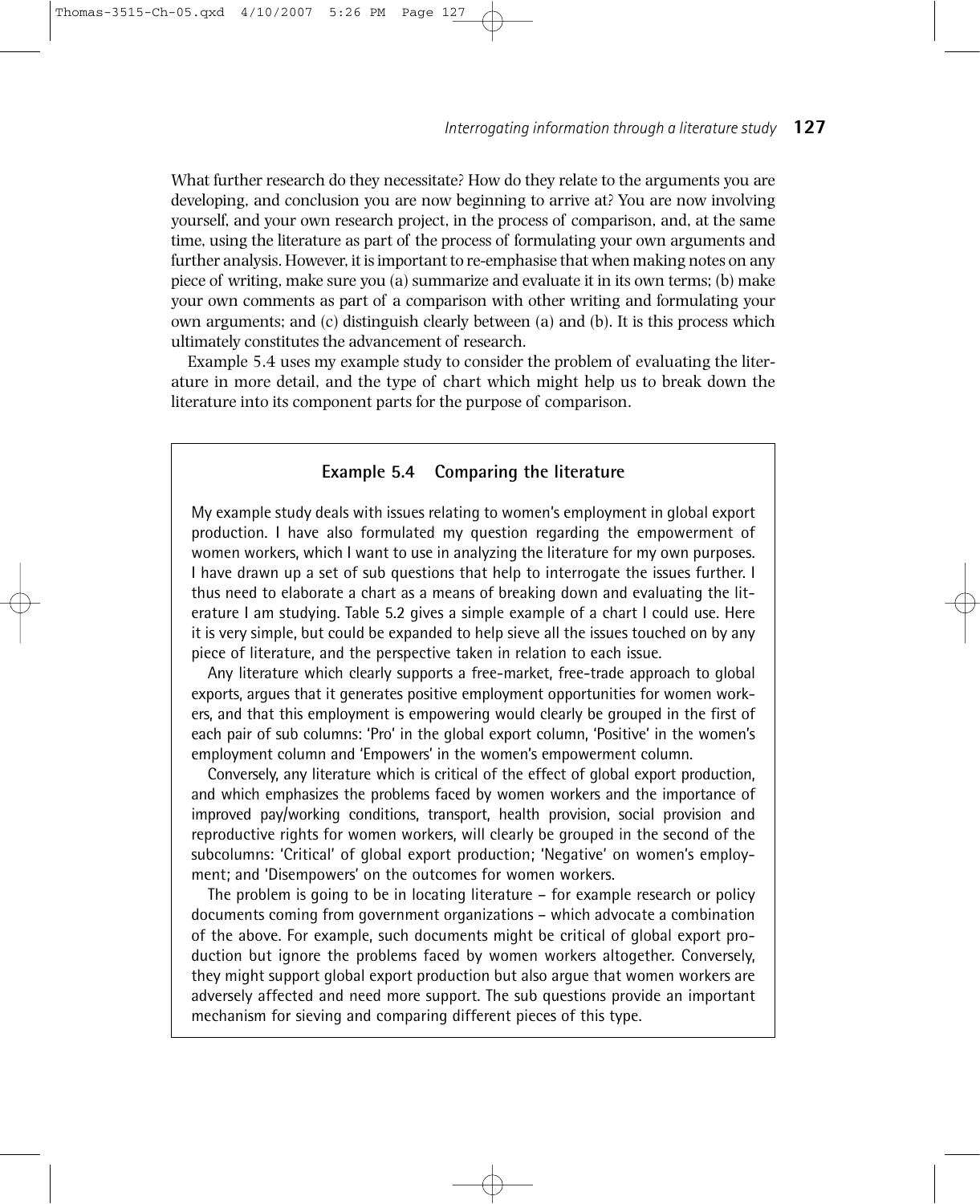|                                                                                         | Leaning of literature |                             |          |                           |          |                            |  |
|-----------------------------------------------------------------------------------------|-----------------------|-----------------------------|----------|---------------------------|----------|----------------------------|--|
|                                                                                         |                       | Global Export<br>Production |          | <b>Women's Employment</b> |          | <b>Women's Empowerment</b> |  |
| Issues covered:<br>Economic/ industrial<br>Employment<br>Gender analysis<br>Empowerment | Pro                   | Critical                    | Positive | Negative                  | Empowers | Disempowers                |  |

**TABLE 5.2** *Simple chart to evaluate literature on temporary women workers in agribusiness* 

#### 5.2.4 Moving the literature boundary

So far we have concentrated on examining literature in a published form (quite likely including pamphlets and institutional literature). But we must remember that all published literature has a 'vintage', be it new or old. The information contained in a recently published book, for example, could be at least one to two years old, allowing for the process of writing and printing, etc. (although some non-academic publishers can speed up the process). The information contained in an article or pamphlet might be more recent, but, once published, it has entered the public domain and there is little point in simply reiterating it.

An examination of the existing literature is always an essential part of research, but it is likely you will need to move beyond this boundary if you are to produce material of additional value. Within the context of a literature project itself, this could involve trying to find unpublished material (see Chapter 6), or material which is still in the process of being developed, by attending relevant talks or conferences. Through this you become familiar with similar work which is in progress (again no point in simply reiterating it), or gain access to new sources of information such as discussion or policy documents.

The main way of gaining access to this type of supplementary material is to contact other people, be they key informants, professional experts, or other researchers (see Hanlon, Chapter 3). It is usually beneficial before talking to such people to have done your own groundwork first, so that you can hope to have an informed discussion with them, and understand the context and background to any new information. But you can also see some of the problems and issues other researchers in the field are grappling with, which can help inform the process you are going through. Research is often an isolated process, and simply talking to someone who is knowledgeable in the field can help you to formulate your own ideas. If you are working in a developing country, with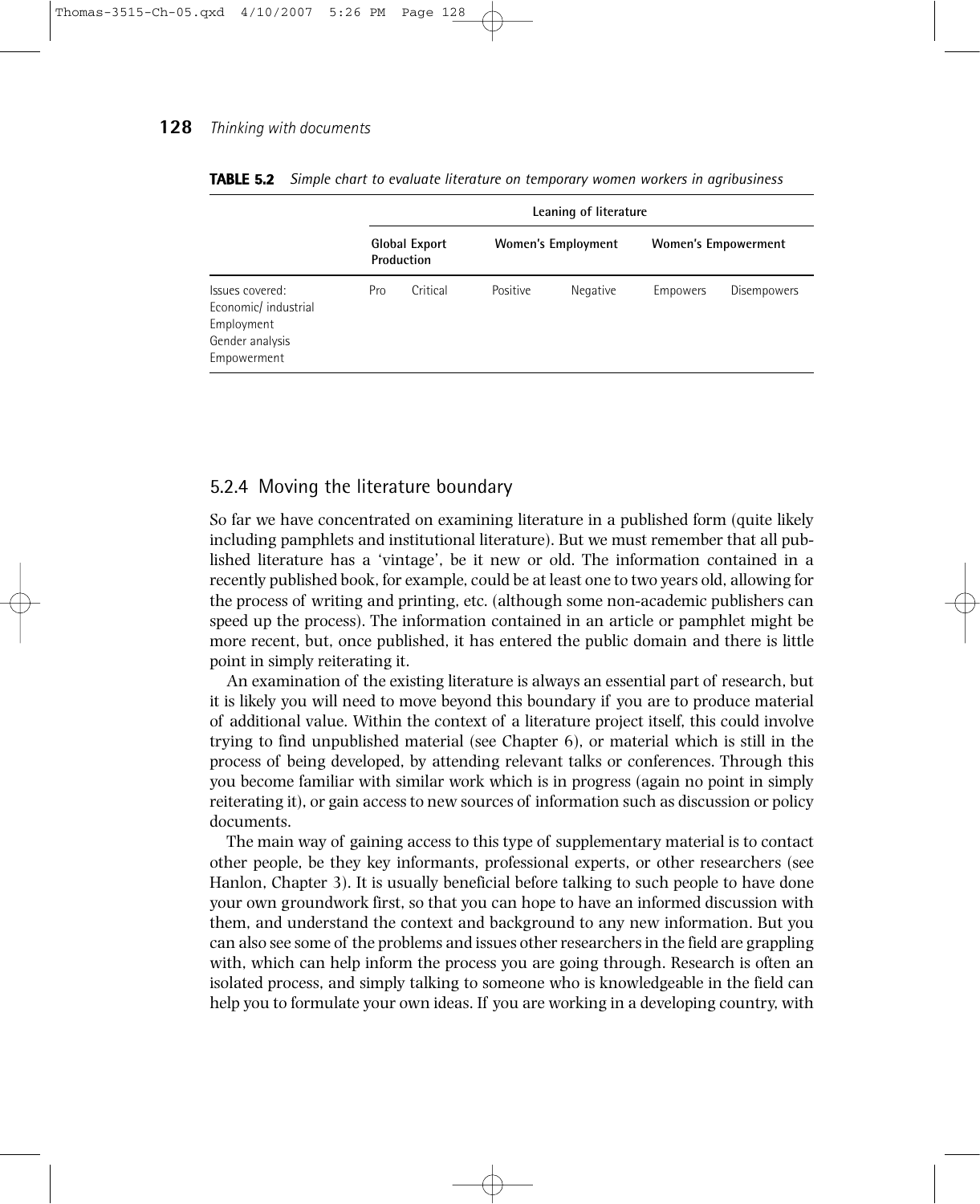little library access, this could also be a means of access to published literature you cannot easily obtain.

Moving the literature boundary is also the point of interaction with non-literature forms of research. Other chapters explore these in detail, but you should always remember that a literature project can contextualize, inform and help to direct. Literature is ultimately a means of communicating the results of other research mediums. So, for example, you may want to supplement your literature project with semistructured interviews, or a survey in the field. In both, the literature will have helped you to examine the general issues, and to identify weak areas which have not been addressed. This will help you in the formulation of your questions, and the design of any questionnaire (Mikkelsen, 1995). You might choose to pursue the data you have encountered in the literature. At the simplest level you may go back and analyze the original data source, or you may have obtained new secondary or primary data you wish to analyze in order to supplement, advance or question the existing literature in the field (Mukherjee and Wuyts, Chapter 10, and Mayer, Chapter 11, discuss these issues in more detail).

Alternatively, your primary aim may not be a literature project, but rapid or participatory rural appraisal (see Mayoux and Johnson, Chapter 8) or an econometric project, which the literature simply helps to inform. Again, the literature can be a means of contextualizing the research agenda, or getting a handle on the data or evidence you are analyzing (Section 5.3 examines this), and help you to confirm or interpret the results you obtain. The research process often involves constant interaction between quantitative and qualitative analysis at different levels (micro, meso and macro), especially in innovative policy analysis. Finally, your main aim may be to undertake case study analysis (see Thomas, Chapter 13), where literature provides one of several forms of evidence.

# **5.3 Formulating your own arguments** • • •

Once your research is well under way, you will need to start formulating your own argument or analysis of the topic. This can be a very difficult part of a literature project. Summarizing other people's ideas can be fairly simple, but formulating your own involves a lot of energy and critical thought. Don't worry if you find it difficult; the best ideas will not necessarily come easily. There are three aspects to formulating your own argument:

- 1 the central and sub questions you want to ask;
- 2 the approach you want to take;
- 3 the conclusion you want to draw.

I will examine each of these in turn so that you can consider the role each plays in formulating your own logical argument.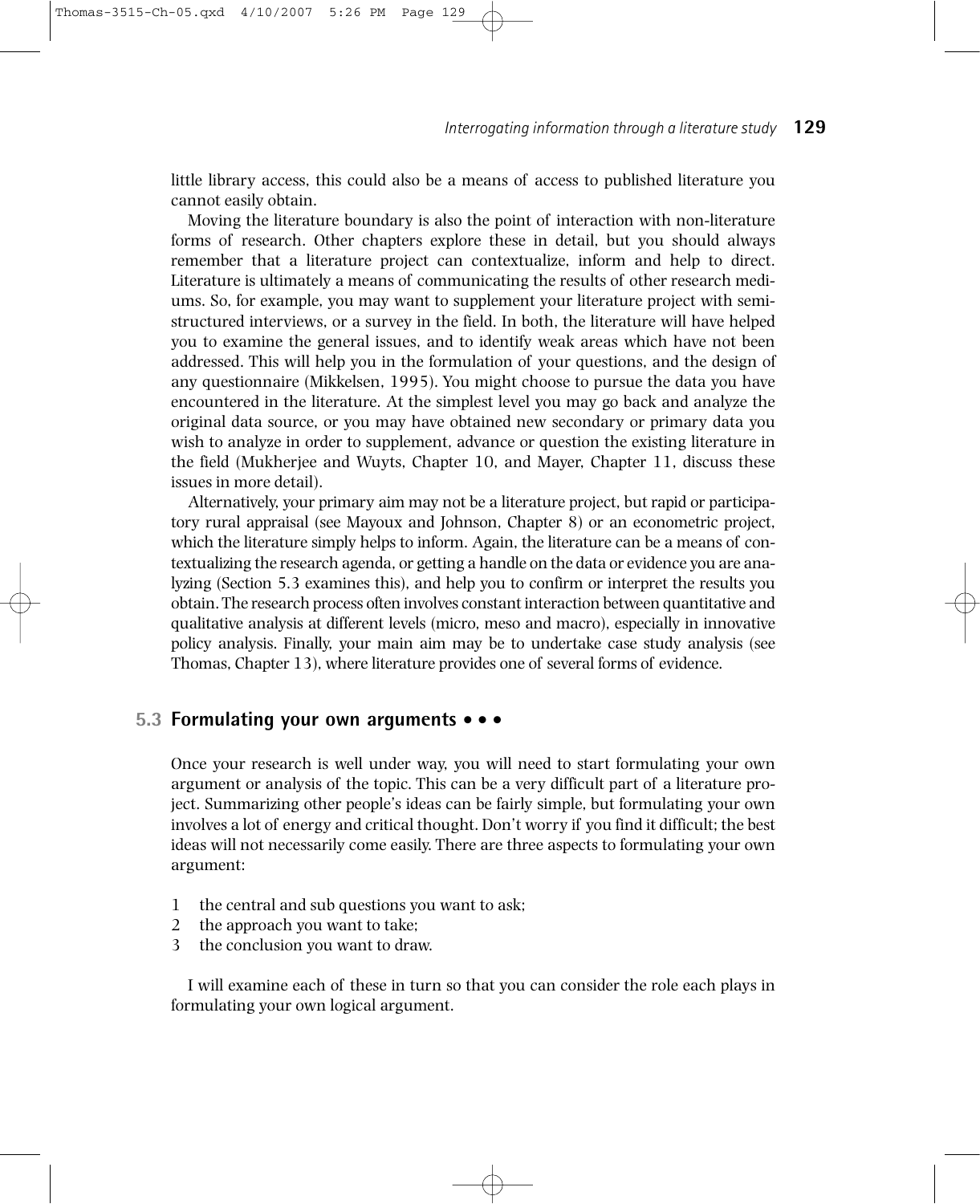# *Central question*

We have already seen the importance of posing a central question for your analysis of the literature, and this now becomes a key element in formulating your own argument. However, it is worth standing back for a moment and thinking through whether your question as originally posed is quite the right question. You may want to modify it a little or even reconceptualize around a rather different question that makes it easier to formulate your own argument.

The central question can act as the 'pivot' on which you hang your own argument, and provides the backbone for articulating your own written work. Having a central question provides the linkage between your sub questions, which should all be connected to the central question. It is this which will provide the backbone of the project, allowing it to stand as an integrated whole (see Section 5.4 below).

#### *Argument*

It is possible that when you started the project, you knew the argument you wanted to develop. If you are working for a particular institution or organization, this might have been given to you as part of your original brief. If not, identifying a question can also help you to decide your argument.

In literature-based policy analysis, you will often be dealing with debates. You will need to develop and articulate your own argument through exploration and critical examination of the existing approaches you consider. In doing this, you might decide to align yourself with one particular approach on the issue, although you should always consider alternatives and possible criticisms of the stance you take. Alternatively, you might decide different approaches have valid contributions to make to understanding the problem you have chosen to project. Whichever line of argument you decide upon, it is important that the analysis of it is clear and consistent and leads ultimately to your final conclusion. Remember that others will be analyzing what you write, using the kind of critical approach put forward in the previous section!

# *Conclusion*

For your own argument to be logical and coherent, you also have to arrive at an endpoint in this process. Your argument is the logical series of steps you have gone through – in your analysis of the existing literature and supporting evidence or research – which link the original question to the final answer. The argument you develop must be rigorous and the conclusion you draw should be logically consistent with your original question and supported by the evidence you present. Your argument has also got to be able to stand up to criticism. The argument you develop should be tenable, either in terms of logical reasoning or appeal to empirical data, and should consider potential refutations or criticisms. And each stage of your argument should be connected (however indirectly) and lead towards your final conclusion. Once all these elements are in place, you are in a position to write a well-structured and coherent report, which we will consider in more detail in the next section.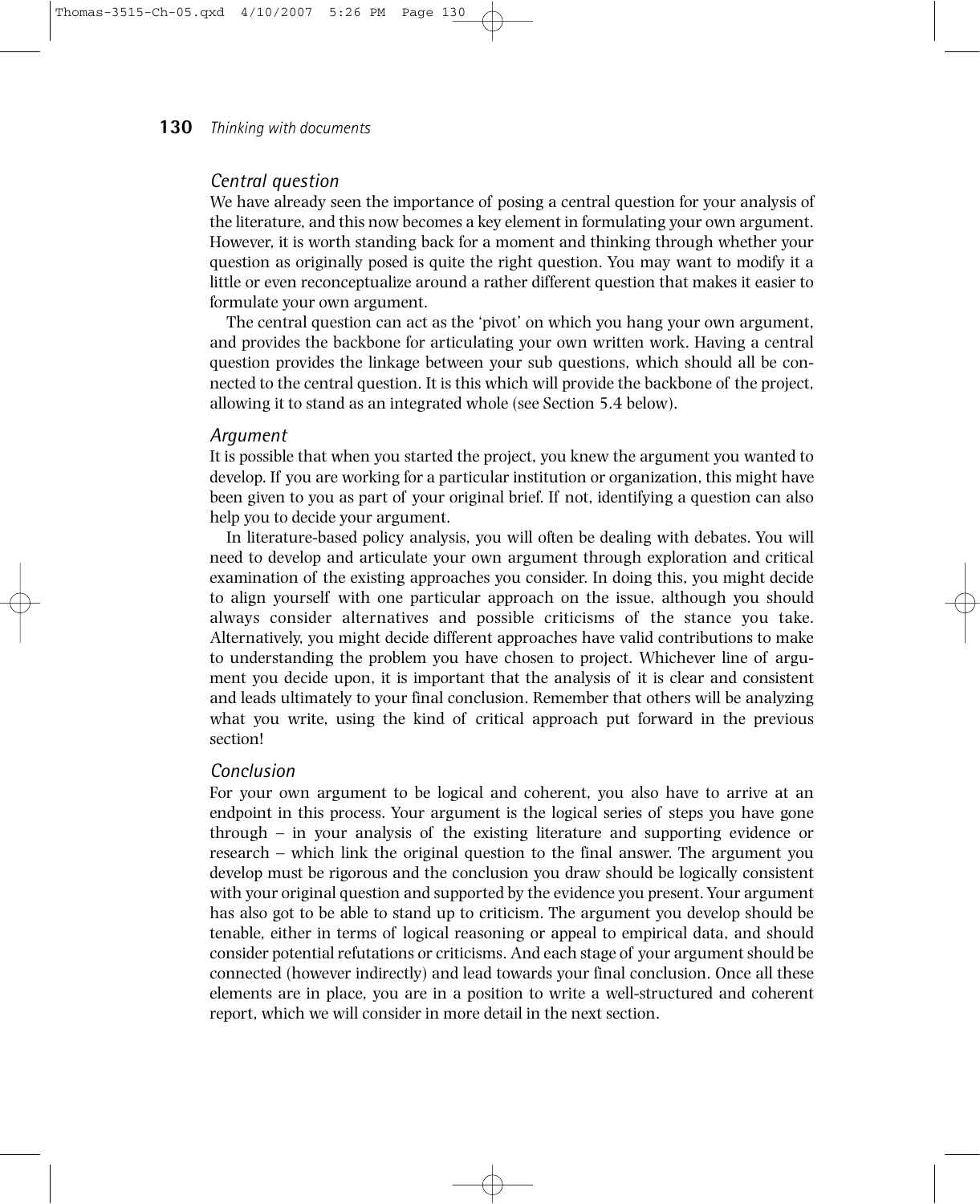

**FIGURE 5.1** Literature study framework

# **5.4 Structuring your argument and writing up your report** • • •

Early on in your study you should have written a short outline of its structure. As your research progresses, this outline must be expanded into a fuller structure through which you can develop your argument. The outline should encompass the central question and sub questions. The more coherent the argument you have elaborated, the more easily this structure should fall into place. The difference between the outline and this more elaborate structure is that you are now developing the complexities of the argument, and integrating into it the more peripheral points, while still ensuring that they are connected to the central question. Some points may not be relevant to the final argument, so, as Hanlon suggests in Chapter 3, you should be prepared to leave them out, even if they represent a lot of reading on your part.

The final written report must stand as an interconnected whole. Each section should clearly be linked to the central question of your study, and those connections should be logical, as shown in the integrated literature study framework in Figure 5.1. Further, the progression from one section to another should be determined by and encompass the overall progression of the central argument of your project from its initial question to its final conclusion. Hence each section is connected to the whole like a skeleton to the backbone, which in our case is the central question. This skeletal form is summarized in Figure 5.1. The key here is that you are now structuring your own argument, drawing on but not simply reviewing the existing literature. It is through your own independent evaluation and argument that you advance understanding of the issue.

If you already have a well-formulated argument, the structure of your overall study will probably fall into place fairly easily. But, conversely, it is often through developing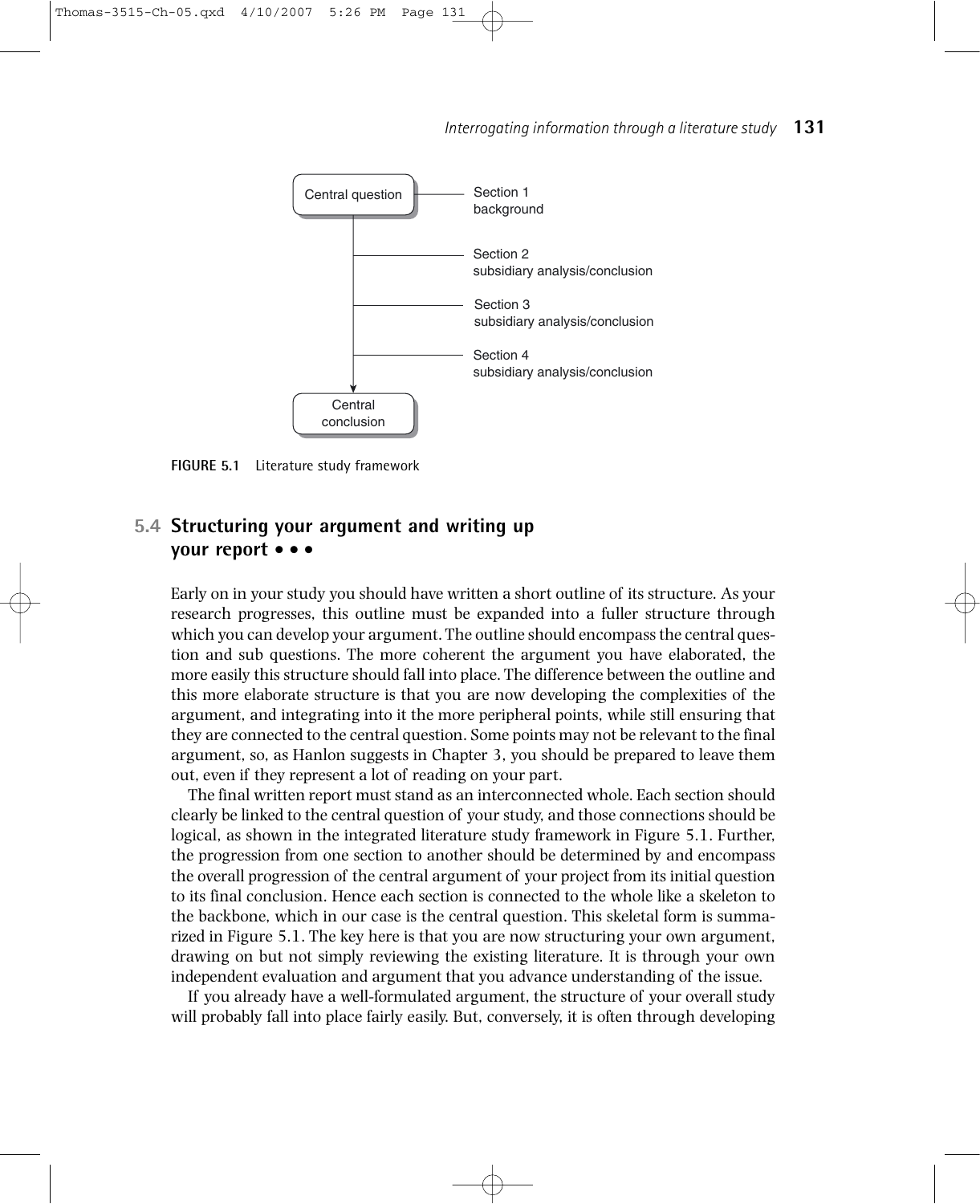# **132** *Thinking with documents*

the structure and beginning to write your report that you 'test' the coherence of your argument, and you might find you need to refine it. The aim of the final structure, therefore, is to achieve the overall balance between sustaining the central argument of the study, while simultaneously exploring its various facets through analysis of the relevant literature and supporting evidence. Example 5.5 gives a concrete example of this, using my example study.

# **Example 5.5 Literature study outline – formulating an argument and structuring the report**

Returning again to the example study, we have already decided the central question: 'Is employment in global export production empowering for women?'. This central question has been supplemented by a number of sub questions. These have helped in the process of focusing on exploring and comparing the literature. The question is then used as the basis for formulating a substantiated argument, which frames the structure of the final report itself, drawing on the sub questions as a guide.

#### **Female employment and empowerment in export production**

1 *Introduction* 

Brief outline of project and statement of aims: to examine the growth of female employment in global export production, the nature of their employment, and whether or not it is empowering for women workers. May provide a brief summary of key literature on this topic. Can also set up the central question 'How can employment in global export production help to empower women?' It may outline the different perspectives within the literature, but at this point does not answer the question.

2 *Global export production and female employment* 

Considers the background and expansion of global export production, and the growth of female employment within it. Draws on literature on global value chains, production systems and product innovation. Links this with empirical information on global export production and rise of female employment. Assesses why demand for female labour has grown, and what role this employment plays in producing 'just in time' high quality products. Thus addresses sub question (i) Why has global export production drawn in a large female workforce?

#### 3 *Gender and employment relations*

Assesses the type of employment relations and conditions of employment experienced by women workers. Draws on literature on flexible employment and work risks. Assesses why this type of employment relations have been generated in 'just in time' high quality export production and why women workers preferred.

*(Continued)*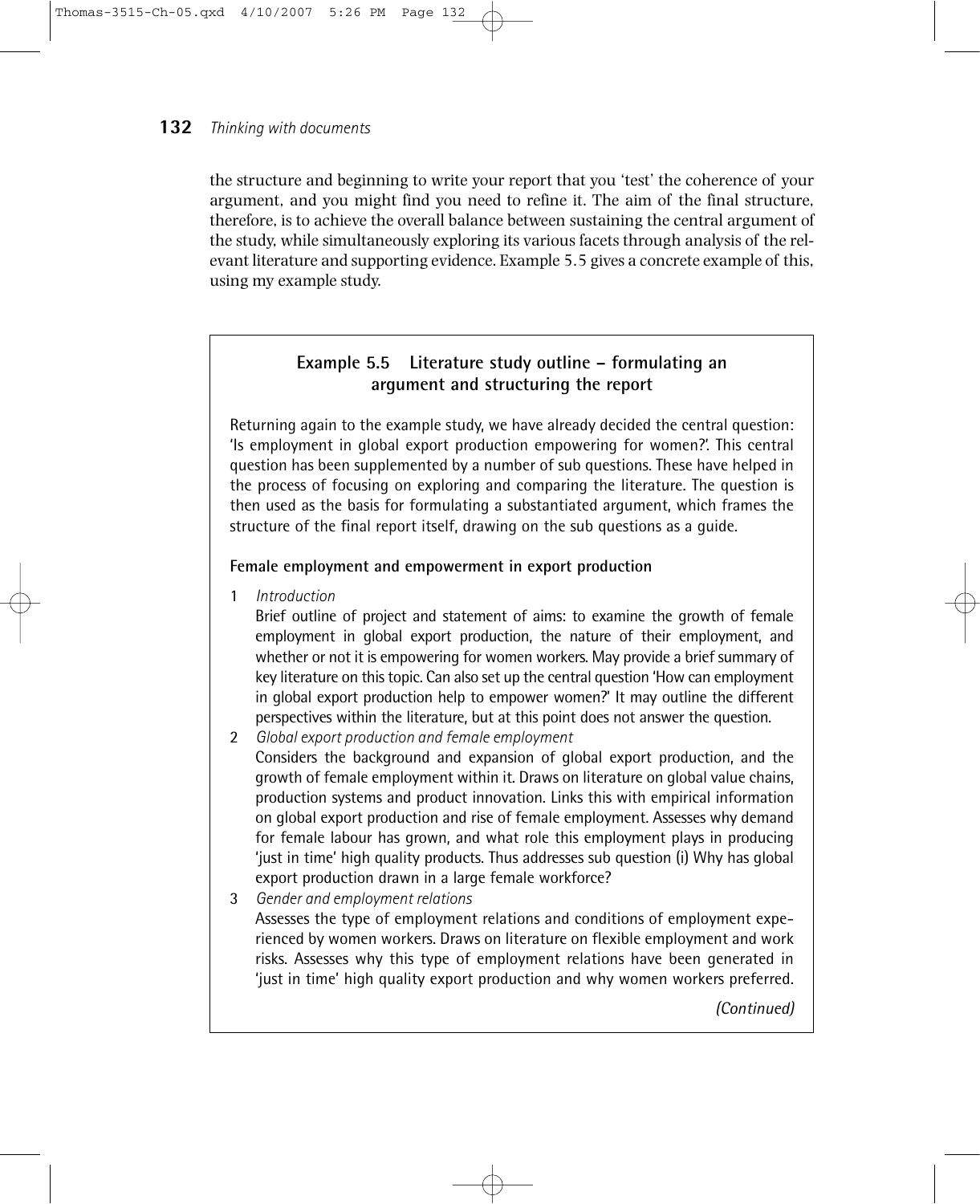#### *(Continued)*

Assesses changes in employment conditions through buyer codes of labour practice, and whether these have in any way affected employment relations. Thus addresses sub question (ii) What are the employment relations experienced by women in this type of work?

4 *Women's empowerment through global export production*  Probes the gender basis of women's employment. Draws on wider literature on gender bias in the economy, and different dimensions of women's empowerment. Links this with empirical information on the realities of women's lives, issues they face in juggling insecure work and childcare/domestic responsibilities in global export production. Weighs up other factors constraining the empowerment of women of working in export production, such as lack of adequate skills training or enforcement of good working conditions for temporary workers that are mainly women. Addresses sub question (iii) What are the wider gender relations that condition women working in export production and how do these affect women's empowerment?

5 *Conclusion* 

The conclusion, based on the analysis undertaken, can then examine how policy can help to enhance the empowerment of women working in export production. This may be through more state provision of childcare, better occupational training for women, or stronger enforcement of labour regulation for temporary workers. This section draws together all the analysis and empirical information to answer the original question. Whatever conclusion is drawn, it must be substantiated by: (i) a critical review of the literature covered; (ii) weighing up the analytical perspectives and relevant empirical information provided. This must have been logically demonstrated through the previous sections.

In this example, the formulation of the central question regarding empowerment helps to link the analysis in each section, and thus the articulation of the argument which leads to the conclusion. The above structure provides the basis for writing the final report. It is only when you come to write that you will finally be sure whether you can sustain your central argument throughout, and you are able to tie all the separate parts of your analysis into an integrated whole. Always allow time for preliminary drafting, as it is bound to be fairly rough and disjointed at the beginning, and will need polishing to produce the final integrated whole.

# **5.5 Concluding remarks** • • •

In this chapter, I have attempted to guide you through the various stages a literature study is likely to involve, and the types of problems you will need to address at these